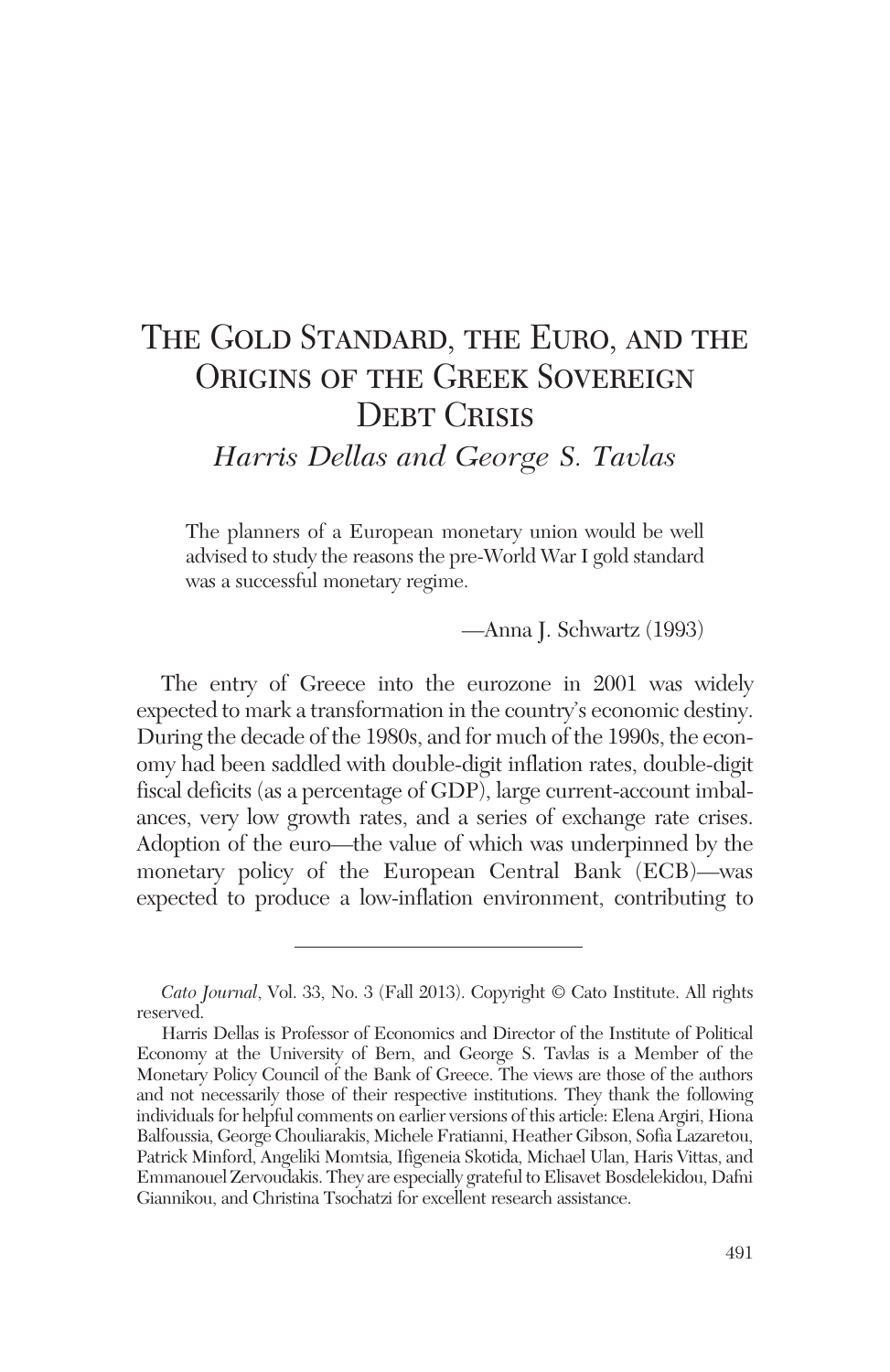lower nominal interest rates and longer economic horizons, thereby encouraging private investment and economic growth. The elimination of nominal exchange-rate fluctuations among the former currencies of members of the eurozone was expected to reduce exchange rate uncertainty and risk premia, lowering the costs of servicing the public sector debt, facilitating fiscal adjustment, and freeing resources for other uses.

And that is precisely what happened—at least for a while. In the years immediately prior to and immediately after Greece's entry into the eurozone, nominal and real interest rates came down sharply, contributing to high real growth rates. From 2001 through 2008, real GDP rose by an average rate of 3.9 percent per year—the secondhighest growth rate (after that of Ireland) in the eurozone. Inflation, which averaged almost 10 percent in the decade prior to eurozone entry, averaged only 3.4 percent over the period 2001–08. Then, beginning in 2009, everything changed as Greece became the center of a major financial crisis. Interest rates on long-term government debt soared from the low single digits prior to the crisis to a peak of 42 percent in early 2012; the country had to resort to two successive adjustment programs (in May 2010 and March 2012) with official international lenders; and the Greek government restructured its debt. Between the end of 2008 and mid-2012, the economy contracted by a cumulative 20 percent (and it continues to contract), and the unemployment rate jumped from less than 8 percent to about 25 percent. Like Odysseus's return trip home from the Trojan War, the road to Ithaca led to a Tartarean hell.

What happened? And why did it happen? To answer these questions, we begin by describing the origins of the Greek financial crisis, highlighting the crucial role of growing fiscal and external imbalances. Next, we identify what we believe was a key factor that abetted those imbalances—namely, the absence of an automatic eurozone adjustment mechanism to reduce members' external imbalances. To illustrate our argument, we compare the adjustment mechanism in the eurozone with the adjustment mechanism for the participants of the classical gold-standard regime of the late19th and early 20th centuries. Are there major differences between the working of the gold-standard adjustment mechanism and that of the eurozone? What are the lessons that can be drawn from a comparison between the gold standard and the eurozone? We address these questions in what follows.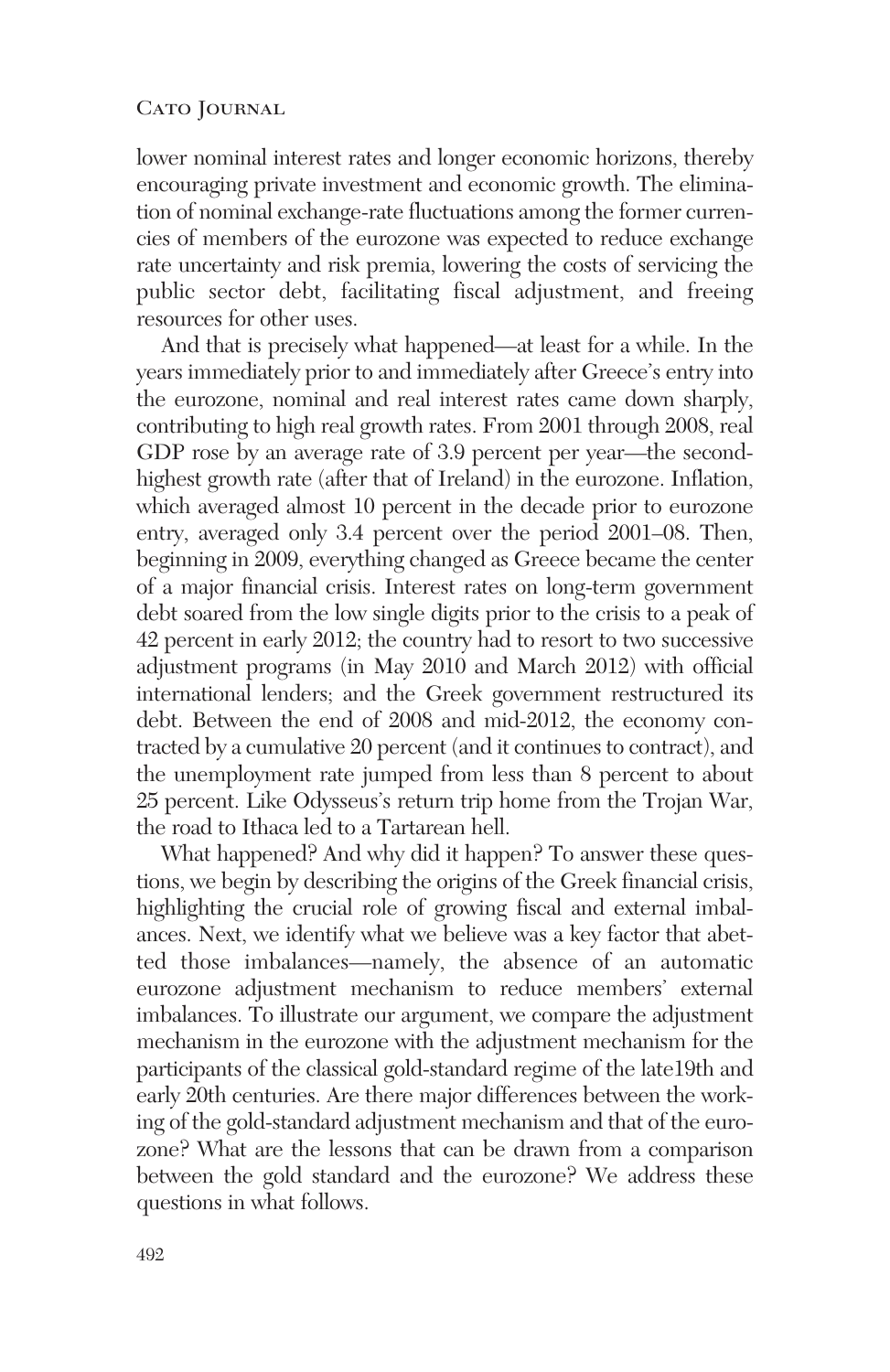

FIGURE 1 GREEK SPREADS: YIELDS ON GREEK OVER GERMAN

Source: ECB Statistical Data Warehouse.

## The Years of Living Dangerously

As mentioned, Greek interest rates came down sharply in the years immediately prior to, and immediately after, the country's entry into the eurozone. Figure 1 shows the monthly interest-rate spread between 10-year Greek and German government bonds for the period 1998–2012.<sup>1</sup> The spread fell steadily, from over 600 basis points in early 1998 to about 100 basis points one year prior to Greece's eurozone entry. By the time Greece entered the eurozone in 2001, the spread had fallen to around 50 basis points;

<sup>1</sup> In 1994, the Greek government set a goal to enter the eurozone on January 1, 2001. The convergence of Greek economic indicators to those of other European Union countries contributed after 1994 to the narrowing of interest-rate spreads prior to eurozone entry. For an analysis of the Greek economy before eurozone entry, see Garganas and Tavlas (2001).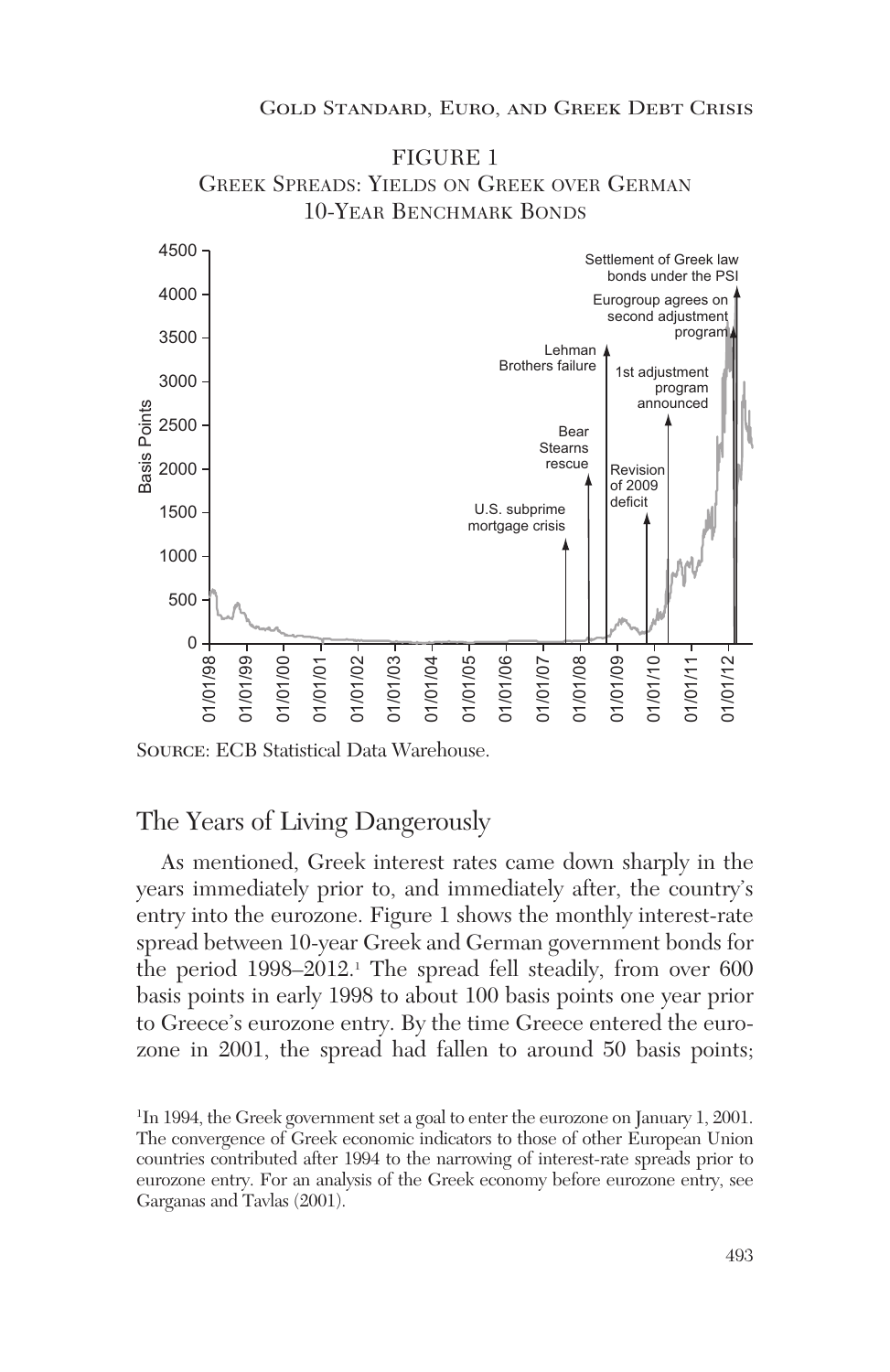it continued to narrow subsequently, declining to between 10 and 30 basis points from late 2002 until the end of 2007. During the latter period, the absolute levels of nominal interest rates on the 10-year Greek instrument fluctuated in a range of 3.5–4.5 percent, compared with a range of 5.0–6.5 percent in the year prior to eurozone entry.

Although entry to the eurozone contributed to a period of low interest rates and rapid real growth, deep-seated problems in the Greek economy remained unaddressed, reflecting a procyclical fiscal policy; as a result, the country continued to run large fiscal and external deficits. Figures 2 and 3 show data on fiscal deficits and government debt as a percentage of GDP. Several features stand out with regard to the period 2001–09. First, fiscal deficits consistently exceeded the Stability and Growth Pact's limit of 3 percent of GDP during the entire period, rising to 9.8 percent of GDP in 2008 and 15.6 percent of GDP in 2009.<sup>2</sup> Second, the widening of the deficits was mainly expenditure-driven; between 2005 and 2009 the share of government spending in GDP rose by 9 percentage points (to 54 percent), with the bulk of the rise occurring between 2006 and 2009, a period that featured a government run by a conservative party. Third, beginning in 2007, the deficits underpinned an unsustainable increase in the government debt-to-GDP ratio, culminating in the crisis that erupted in late 2009.

The large and widening fiscal deficits contributed to growing current account deficits. There are two main series on the Greek current account. One is compiled by the Bank of Greece, based on information on international transactions reported by commercial

<sup>2</sup> The European Union's Stability and Growth Pact requires that members' fiscal deficits be below 3 percent of GDP and their debt-to-GDP ratios below 60 percent of GDP. Entry into the eurozone is, in part, contingent on the satisfaction of these fiscal criteria. In the case of the debt-to-GDP criterion, countries can be allowed to join if the debt ratio is seen to be approaching the 60 percent critical value at a satisfactory pace. The latter circumstance applied to Greece. In the year 2000, Greece was allowed entry into the eurozone with a debt-to-GDP ratio near 100 percent of GDP (because the ratio was on a declining path) and a fiscal deficit initially reported at 3.0 percent of GDP; the latter figure was subsequently revised to 4.5 percent of GDP after Greece became a member of Europe's monetary union.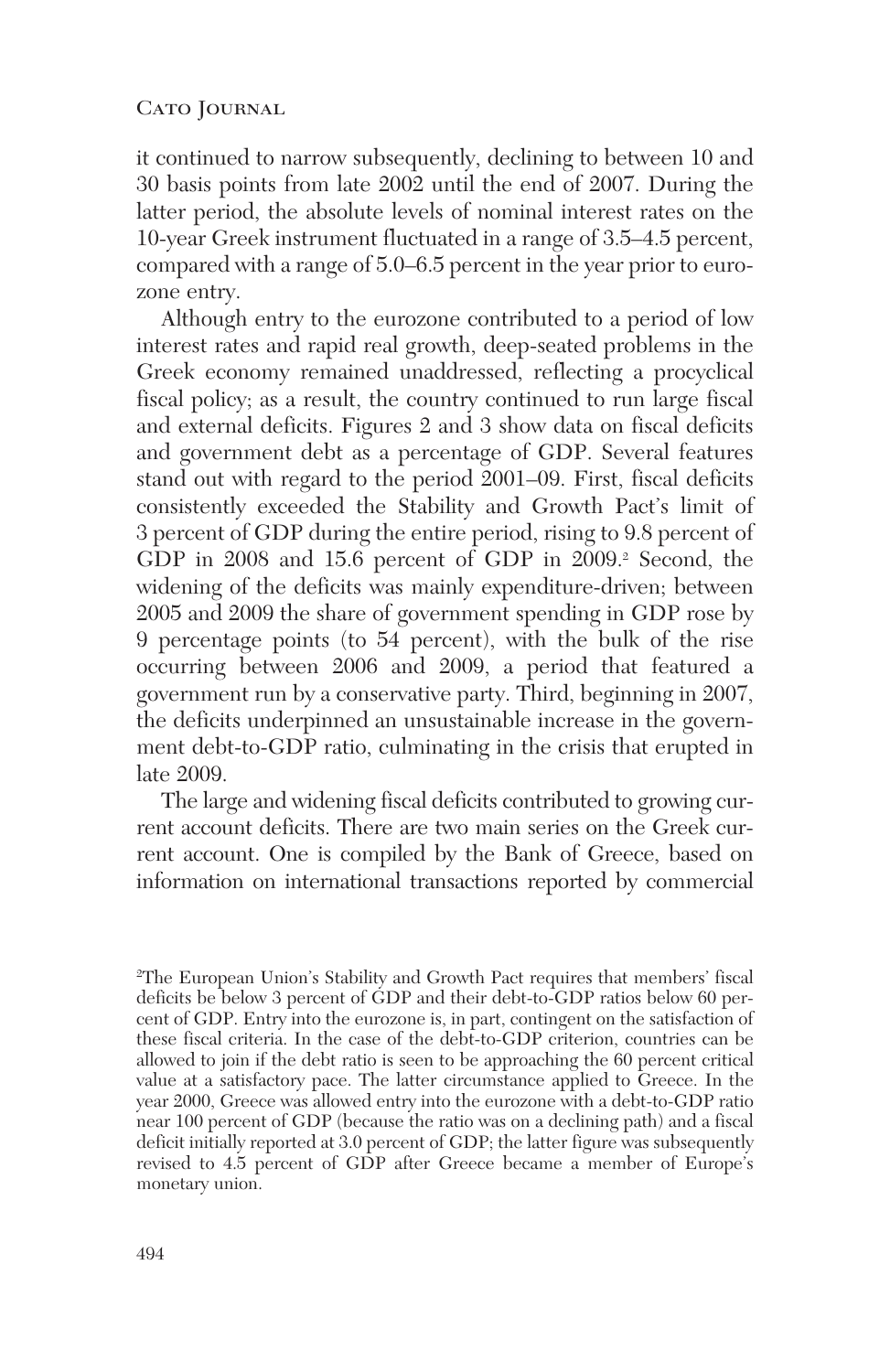

Source: ELSTAT (Hellenic Statistical Authority).

#### FIGURE 3



Source: ELSTAT (Hellenic Statistical Authority).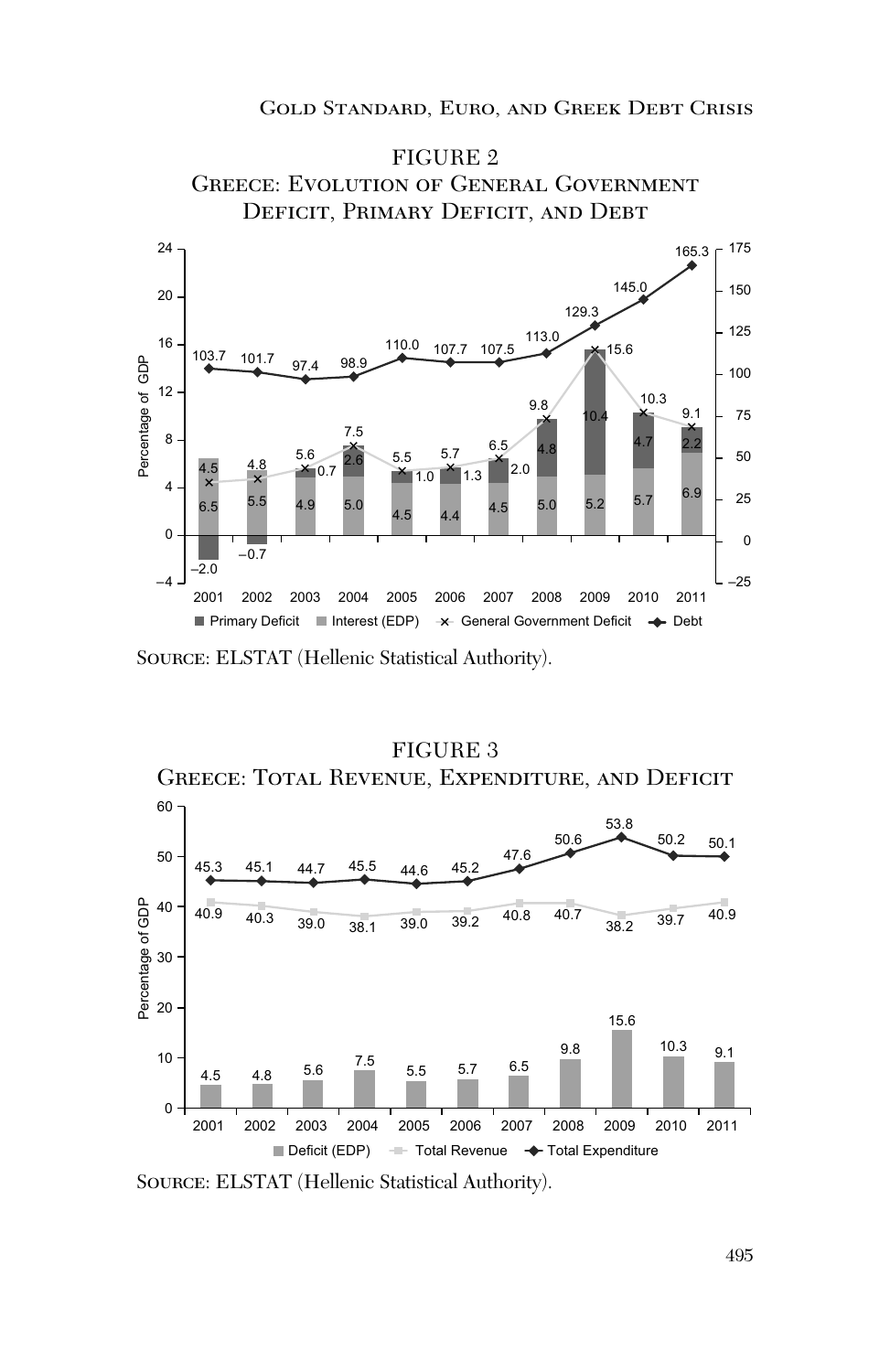

Source: ELSTAT (Hellenic Statistical Authority), European Commission Annual Macroeconomic Database.

banks. The other, used in the national accounts and by the European Union, is derived from customs information.3 Both series are plotted in Figure 4. Both show that the deficit was large (in relation to GDP) upon Greece's entry in the eurozone, and grew even larger in the following years. The Bank of Greece data show that the current account deficit rose from about 7 percent of GDP in 2001 to almost 15 percent in 2008, before declining to about 14 percent in 2009. The national account series shows the current account deficit rising from 11.5 percent of GDP in 2001 to almost 18 percent in 2008, before declining to about 15 percent in 2009.

Figure 5 compares the current account positions of Greece, Germany (the center country of the eurozone), and the eurozone as a whole, based on national accounts data to ensure consistency. The reason that we compare Greece with Germany will become clear later when we discuss the adjustment mechanism in the eurozone. Two points are important to mention. First, during the period

<sup>3</sup> Differences between the two are roughly attributed to different compilation methods and data sources that are difficult to cross-check.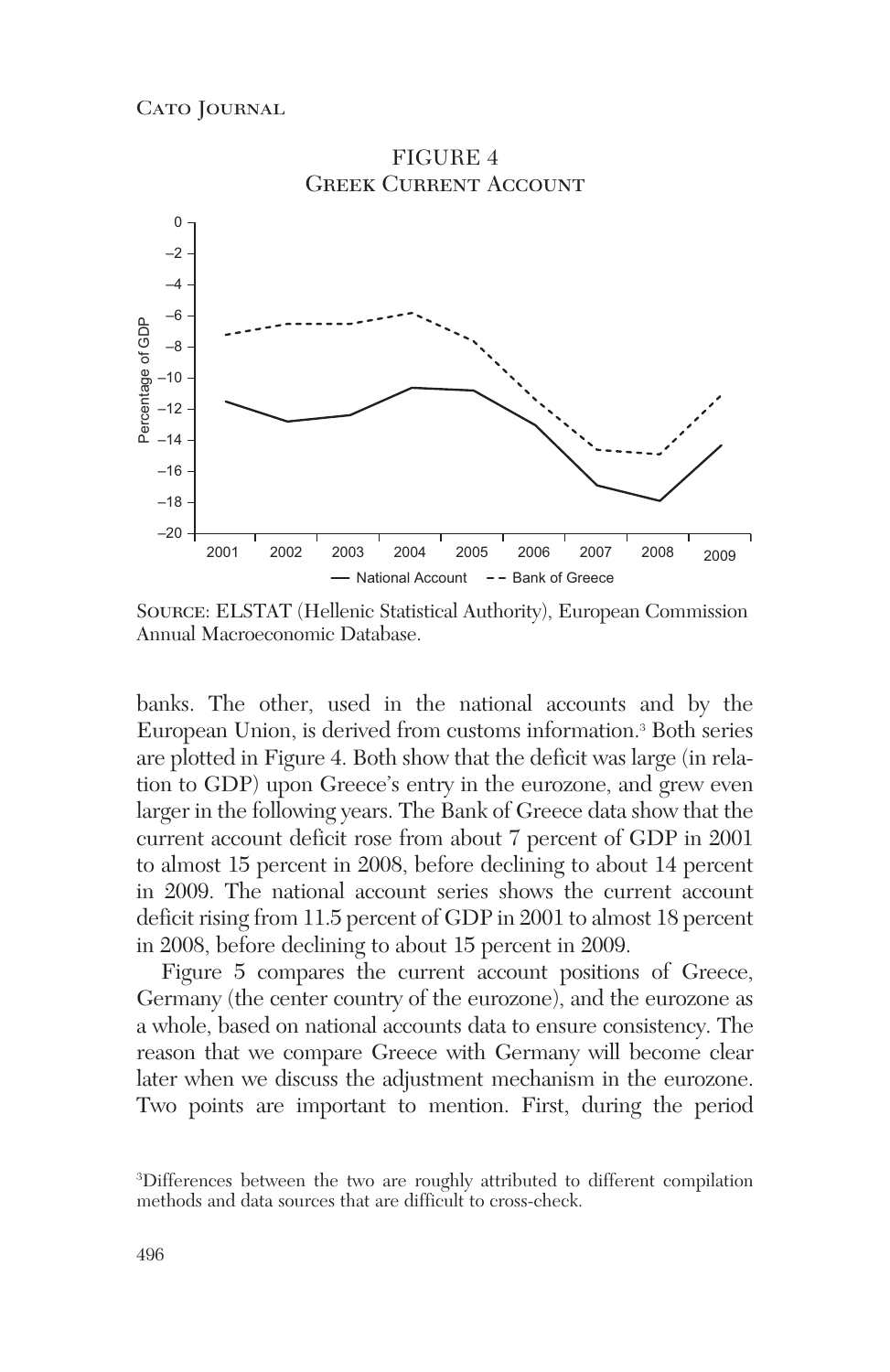

Source: European Commission Annual Macroeconomic Database.

2001–09 the current account of the eurozone as a whole was roughly in balance. Second, the current account of Germany went from essentially a balanced position in 2001 to a surplus of around 6 percent of GDP in 2008, a swing of some 6 percentage points, almost the same percentage as the increase in Greece's current account deficit during the same period.4

Figures 6 and 7 show the relative contributions of the public and private sectors, respectively, to the evolution of the current account balances of Greece, Germany, and the eurozone as a whole. Again, several points stand out. In the case of Greece, the widening of the current account deficit was caused entirely by the behavior of the public sector;5 net public saving (relative to GDP) fell from around minus four percent in 2001, to minus 15 percent of GDP in 2009. During the same period, net private saving (relative to GDP) in

<sup>4</sup> Nonetheless, the nominal magnitudes were very different. In 2008, Germany's current account surplus totaled €154.1 billion; Greece's current account deficit was €41.7 billion.

<sup>5</sup> This circumstance differs from those of Ireland, Portugal and Spain, where the private sector was mainly responsible for the widening of the current account positions of those countries. See Holinski, Kool, and Muysken (2012).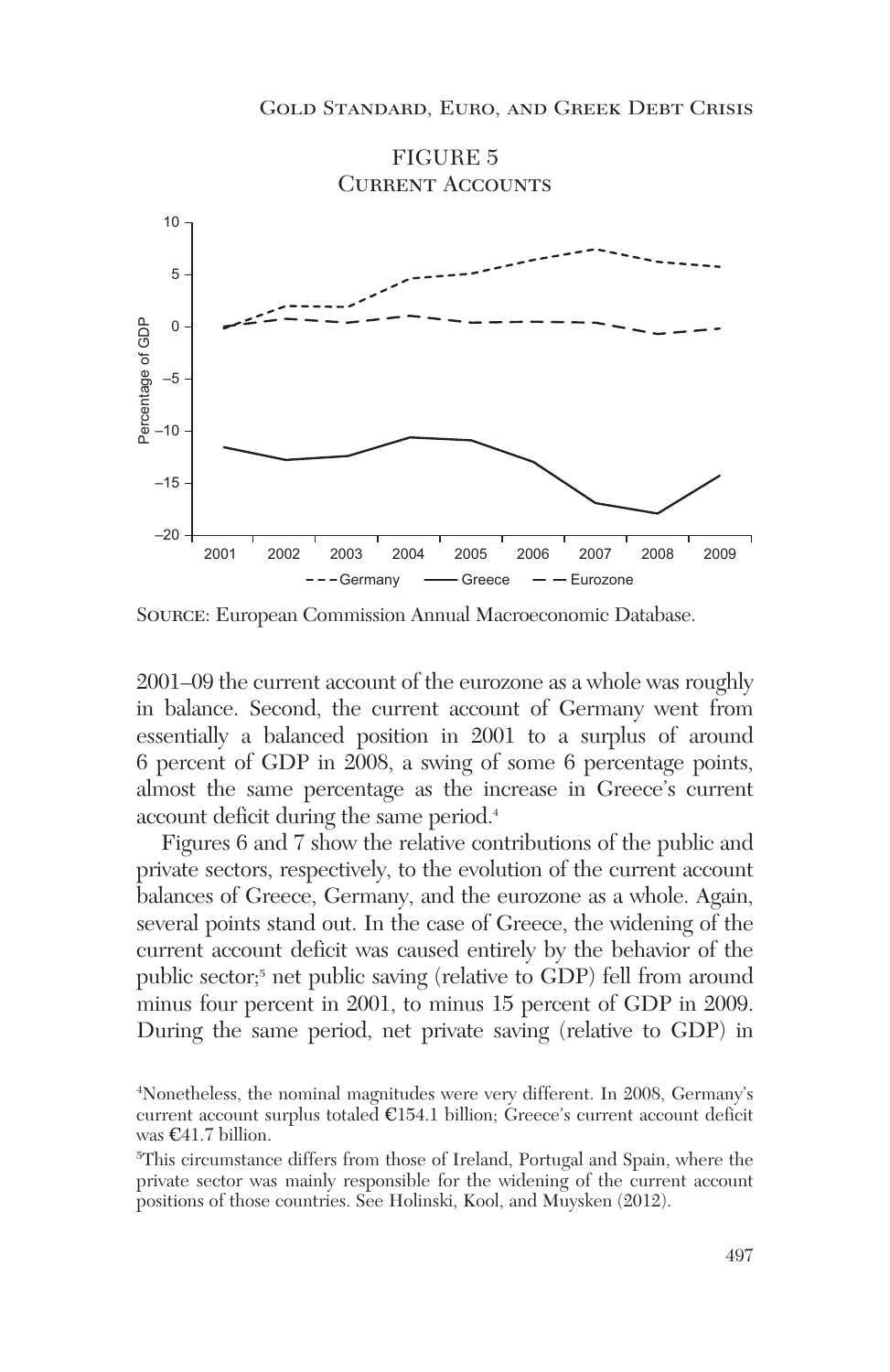

Source: European Commission Annual Macroeconomic Database.

FIGURE 7 Net Private Saving 8 6 4 2 Percentage of GDP Percentage of GDP –0 –2 –4 –6 –8 –10  $-12 -$ 2001 2002 2003 2004 2005 2006 2007 2008 2009  $---$  Germany  $---$  Greece  $---$  Eurozone

Source: European Commission Annual Macroeconomic Database.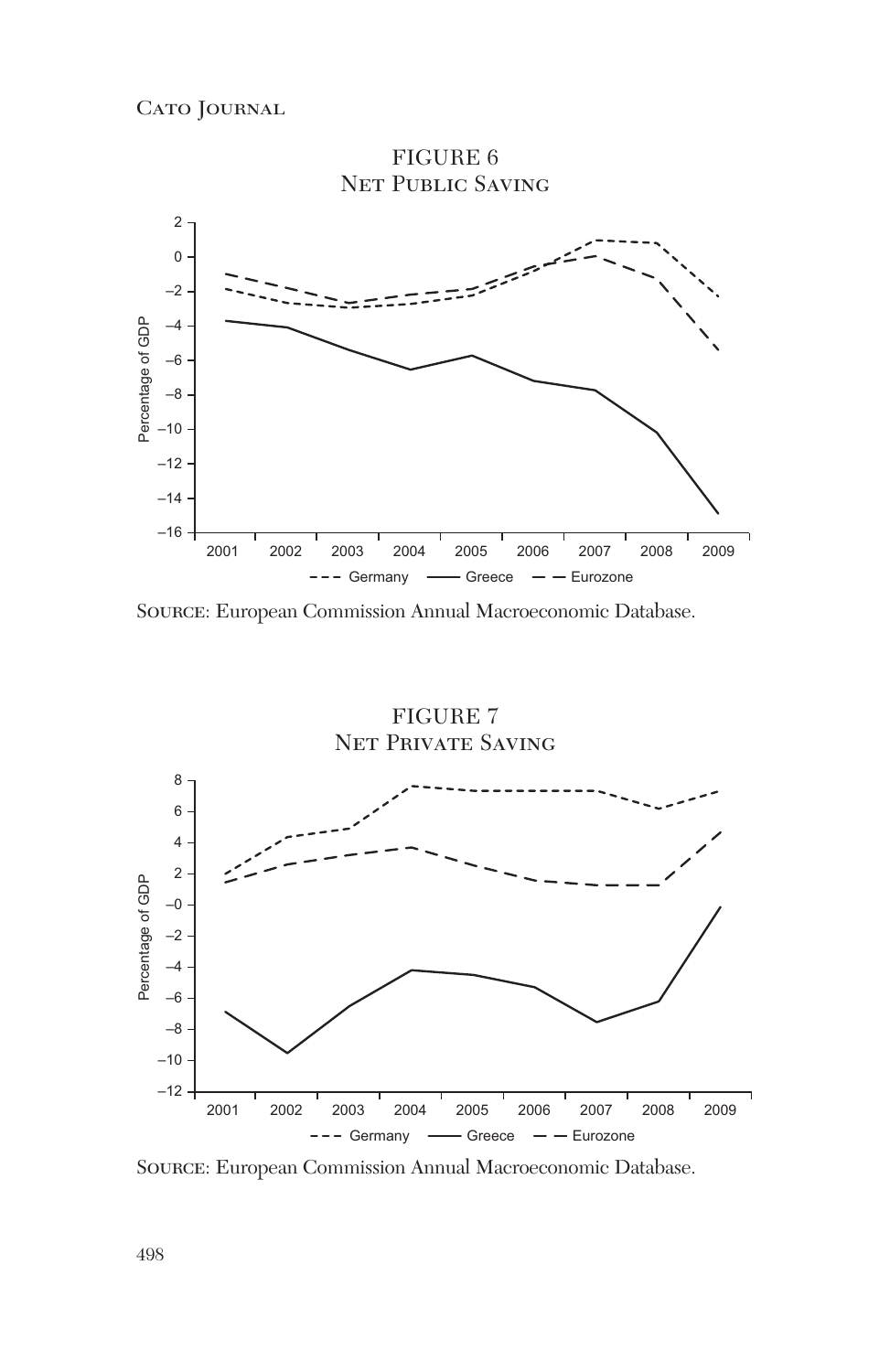Greece rose, from about minus 7 percent to around minus 1 percent of GDP. For Germany and the eurozone as a whole net public saving increased from 2001 through 2007, before declining in 2008; net private saving rose in both Germany and the eurozone as a whole.

### Eruption

The global financial crisis that erupted in August 2007, following the collapse of the U.S. subprime mortgage market, initially had little impact on Greek financial markets. Spreads on the 10-year instrument, which were in a range of 20–30 basis points during January–July of 2007, remained in the vicinity of 30 basis points for the remainder of 2007 and the first few months of 2008 (Figure 1). With the collapse (and sale) of Bear Stearns in March 2008, spreads widened to about 60 basis points, where they remained until the collapse of Lehman Brothers in September of 2008. The latter event brought spreads up to around 250 basis points during the first few months of 2009, but they gradually came back down to about 120 basis points in August and September of 2009.

Then came a double shock in the autumn of 2009. Two developments combined to disrupt the relative tranquility of Greek financial markets. First, in October the newly elected Greek government announced that the 2009 fiscal deficit would be 12.7 percent of GDP, more than double the previous government's projection of 6.0 percent. In turn, the 12.7 percent figure would undergo further upward revisions, so that the outcome was a deficit of 15.6 percent of GDP. Second, in November 2009 DubaiWorld, the conglomerate owned by the government of the Gulf emirate, asked creditors for a six-month debt moratorium. That news rattled financial markets around the world and led to a sharp increase in risk aversion. In light of the rapid worsening of the fiscal situation in Greece, financial markets and rating agencies turned their attention to the sustainability of Greece's fiscal and external imbalances. The previously held notion that membership of the eurozone would provide an impenetrable barrier against risk was destroyed. It became clear that, while such membership provides protection against exchange-rate risk, it cannot provide protection against credit risk.

The two shocks set off a sharp and prolonged rise in spreads, which continued into early 2012. As shown in Figure 1, the spread on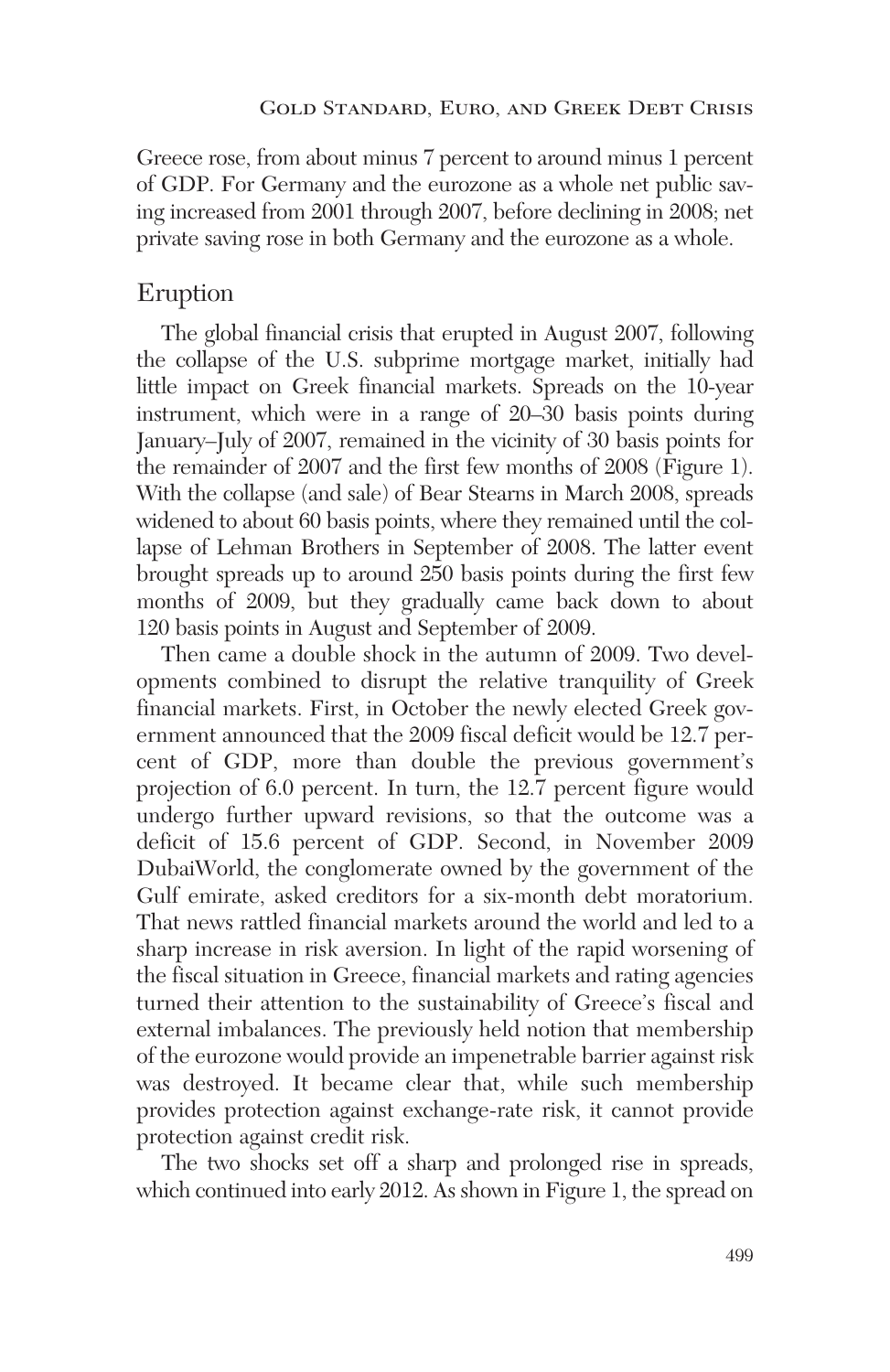the 10-year sovereign widened from about 130 basis points in October 2009, to around 900 basis points one year later.<sup>6</sup> The widening took place despite a May 2010 agreement between the Greek government and the International Monetary Fund, the European Central Bank, and the European Commission for a 3-year  $\mathbb{C}110$  billion adjustment program. By early 2012, the Greek-German spread had widened to about 4,000 basis points and it became clear that Greece's rising debt burden was no longer sustainable. In March 2012, the Greek government agreed to a new  $\epsilon$ 130 billion adjustment program with the official lenders, and the country restructured its sovereign debt.

To summarize the above discussion, Greece entered the eurozone with a current account deficit of about 10 percent of GDP (depending on the current account series used); the current account deficit widened sharply in the following years, leading to the crisis that erupted in late 2009. The major factor underpinning Greece's large and growing current-account deficits was the decline in net public saving. Germany, in contrast, went from a current account deficit of about 1 percent of GDP in the early 2000s to a surplus of about 6 percent by the time of the outbreak of the Greek crisis. As we will see, changes in the relative competitive positions of Greece and Germany help explain the movements of the external positions of the two countries. A question that arises is how a country like Greece, which entered Europe's monetary union with an external deficit of about 10 percent of GDP, was able to function for many years without adjusting its external position. To address that question, we turn to a comparison of the adjustment mechanisms under the classical gold standard and the euro.

# The Gold Standard and the Euro

A prominent feature of recent discussions about the eurozone has been a comparison of the functioning of that area's fixed

<sup>6</sup> Gibson, Hall, and Tavlas (2012) estimate a cointegrating relationship between Greek spreads and their long-term fundamental determinants and compare the spreads predicted by this estimated relationship with actual spreads. The authors find that spreads were significantly below what would be predicted by fundamentals from the end of 2004 up to the middle of 2005; by contrast, in 2010, spreads exceeded predicted spreads by some 400 basis points.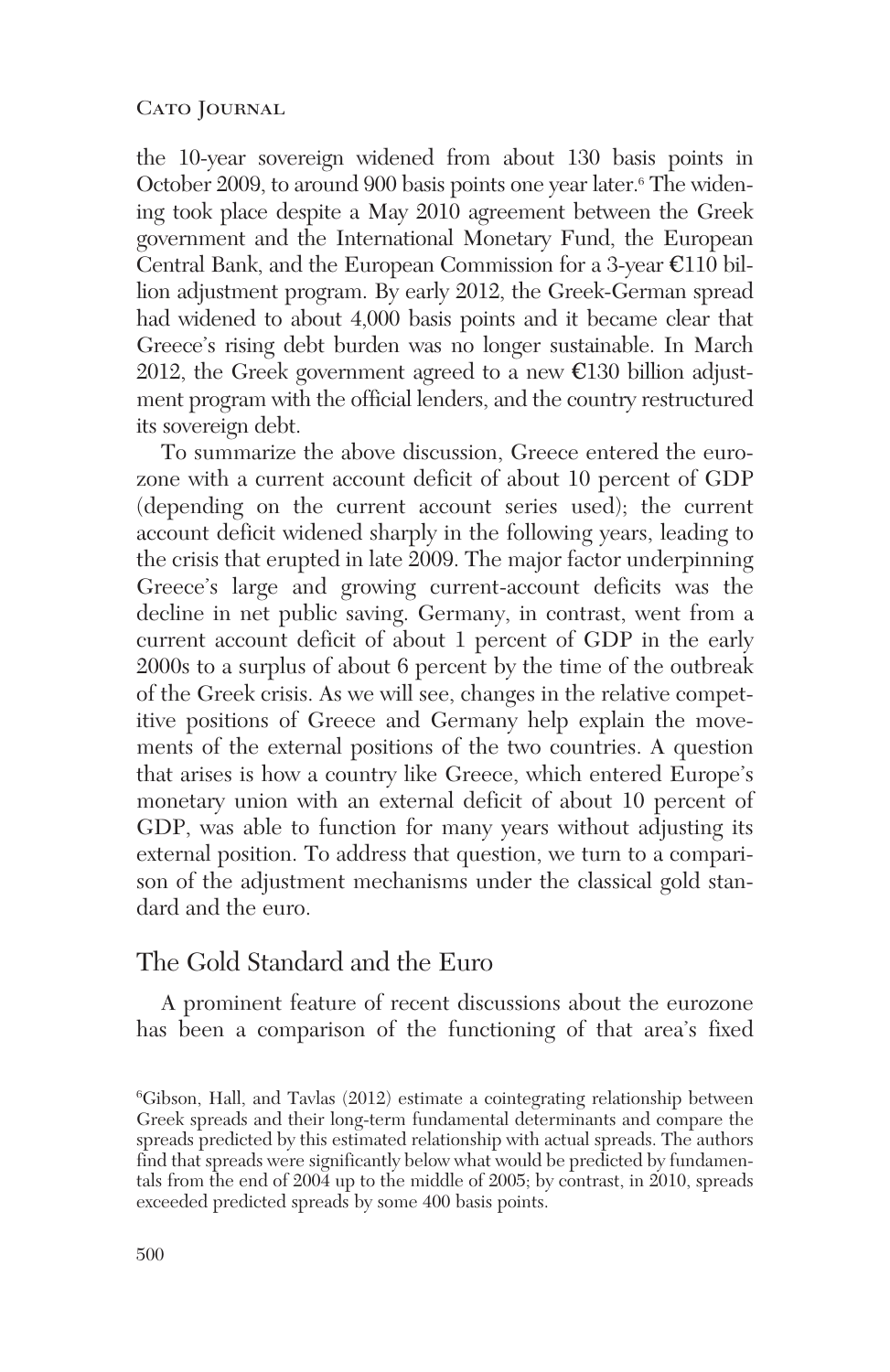exchange rate regime with that of the gold standard of the late-19th and early-20th centuries (see Buttonwood 2010, Eichengreen and Temin 2010, Boone and Johnson 2012, James 2012). In this connection, James (2012: 1) stated: "The European Monetary Union, as many of its critics maintain, looks a lot like the pre-1913 gold standard, which imposed fixed exchange rates on extremely diverse economies." How relevant is the gold standard metaphor?<sup>7</sup> In this section, we briefly describe key characteristics of the gold standard of the late 19th and early 20th centuries, and compare adjustment to external imbalances between the two regimes during noncrises periods. The latter comparison, in particular, will help shed light on the underlying origins of the present crisis in the eurozone.

### *What Was the Classical Gold Standard?*

Essentially, the gold standard was a regime under which the exchange rates of the participating countries moved within narrow limits approximating their respective gold points without the support of exchange restrictions, import quotas, or related controls.<sup>8</sup> The authorities of the participating countries maintained these fixed prices by being willing to buy or sell gold on demand at that fixed price. The classical gold standard, under which the circulation of domestic currencies was tied (to varying degrees) to gold, and international settlements were made primarily in gold (and, to a lesser extent, in pound sterling), prevailed in its most pure form

<sup>7</sup> The recent literature focuses on similarities between the gold standard and eurozone regimes. For example, Eichengreen and Temin (2010) pointed out that both regimes lack an escape mechanism to facilitate adjustment, with the escape mechanism being more binding for the euro regime than it was for the gold standard since, under the gold standard, countries retained their national currencies so that they could modify the regime. In our discussion, we focus on a major *difference* between the two regimes. For recent analyses of the performances of alternate exchange-rate regimes, see Tavlas, Dellas, and Stockman (2008) and Dellas and Tavlas (2013).

<sup>8</sup> The gold points were the points at which it became profitable to either export or import gold because of deviations between the market and mint prices of gold (Eichengreen 1996: 196). Effectively, the gold points functioned as the edges of exchange rate bands under which the exchange rate could fluctuate without occasioning either corrective gold flows or central bank intervention (Eichengreen 1994: 42).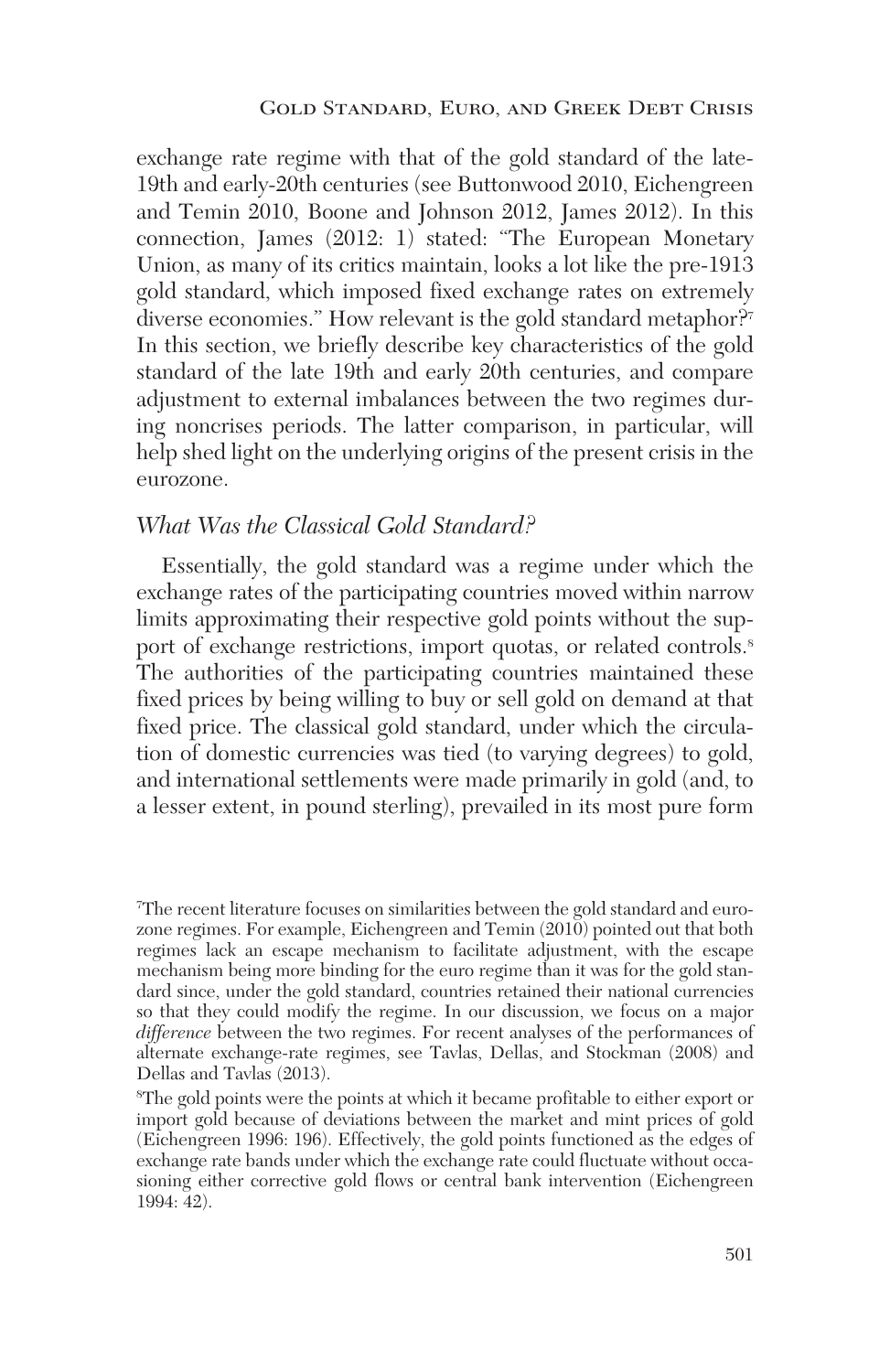during the period from 1880 to 1913 (see Bloomfield 1959: 9, Bordo 1981: 2, Eichengreen 1996: 42).9

Bordo (1981, 1993) compared the performance of the classical gold standard with its successor regimes, including the gold exchange standard that operated from the mid-1920s until the mid-1930s, the Bretton Woods regime that operated from the mid-1940s until the early 1970s, and the managed float that began in the early1970s. Overall, Bordo (1993: 182) found that the classical gold standard performed less well relative to other regimes in terms of the stability of real variables but achieved the lowest rate of inflation and the highest degrees of inflation and interest-rate convergence, raising the following question: "Why was . . . the classical gold standard so unstable [in terms of real variables] yet so durable?"

Three (interrelated) characteristics of the classical gold standard appear to have contributed to its durability. First, it "facilitated adjustments to balance of payments disequilibrium" (Bloomfield 1959: 22; see, also, Eichengreen 1992: 29–66). Second, it operated with "virtually no instances of major or sustained 'runs' on any of [the] currencies [of the leading participating countries]" (Bloomfield 1959: 21); indeed, devaluations of currencies on the gold standard "were highly exceptional" (Bloomfield 1959: 2). Third, it provided "an effective defense against [inflationary policies] of a kind that time and again [had previously] led to the debasement and depreciation of once-proud currencies" (Friedman 1953: 179).

What countries were members of the classical gold standard club?10 Historians distinguish between core members of the club and peripheral members. Core countries included France, Germany, and the United Kingdom, with Belgium and the Netherlands also sometimes considered part of the core category. Among the common features of these countries are that each had relatively well-developed financial markets and a central bank. The periphery included Canada, South Africa, the United States, and parts of Latin America

10As Bloomfield (1959: 14) observed, "The composition of the gold standard 'club' changed over the course of the [1880–1914] period."

<sup>9</sup> As Scammell (1965: 32) put it, "The nineteenth century gold standard was a gold *coinage* standard, in which gold coins circulated domestically and were interchangeable with notes at the central bank." Although fiat (paper) money was increasingly used during the classical gold standard to economize on the scarce resources tied up with commodity money, fiat money became acceptable only because it was convertible into gold (Bordo and Kydland 1996: 63).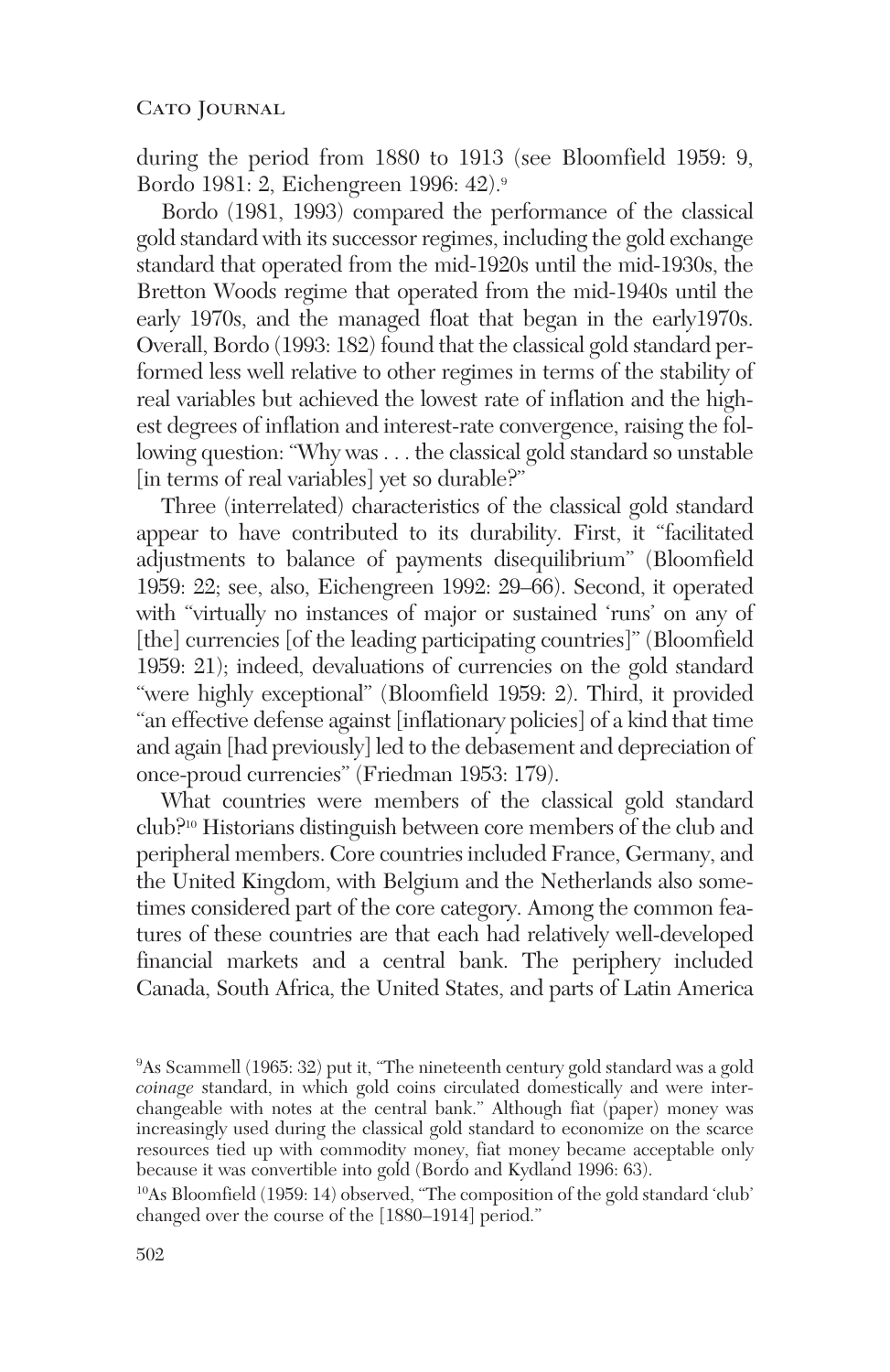(Argentina, Brazil, Mexico), Asia (including Australia, New Zealand), and Europe (Austria-Hungary, Greece, Italy, Spain, Portugal, Russia, Switzerland, and the Scandinavian countries).<sup>11</sup> Their economies were typically financially less developed than those of the core countries and most of them did not have a central bank during at least part of the gold standard period.

Some of the peripheral countries participated in the gold standard only during part of the 1880–1913 period. Additionally, some countries that were not formally on the gold standard nevertheless followed policies that were consistent with a fixed price of their currencies against gold in an effort to "shadow" the gold standard. With regard to countries that are sometimes considered to have been members of the European periphery, the following particular circumstances merit comment.

- Greece joined the gold standard in January 1885 but dropped out in September of 1885, because, as Lazaretou (2004: 14) noted, the government failed to control the fiscal deficits and thus to support the credibility of the system. It rejoined the gold standard in 1910. Given the very limited duration of its participation in the gold standard, and the inconsistency of its policies with such participation, in what follows we do not consider Greece to have been a member of the periphery.
- Italy joined the gold standard in March 1883 but dropped out in February 1894 (Fratianni and Spinelli 1984). Following a period of floating exchange rates from 1894 until 1902, the monetary authorities shadowed the gold standard. As Bordo and Kydland (1996: 78) argue, "The monetary authorities acted as if they were on the gold standard. . . . Money growth was low and the budget was often in surplus." Thus, Italy's economic indicators were in line with those of full-time periphery members.12

12Cesarano, Cifarelli, and Toniolo (2012: 253) argued that the policy of "shadowing the gold standard proved very successful."

<sup>11</sup>There is not a clear consensus among historians as to which countries comprised the *periphery*. For example, Eichengreen (1996: 39) included the United States while Officer (2010) did not. Since the Federal Reserve System was not established until December 1913, most historians consider that the United States was part of the gold standard periphery. This circumstance also applies to Switzerland, since the Swiss National Bank was not established until 1907. Austria-Hungary and Russia are sometimes considered to be core countries, but they did not join the gold standard until the mid-1890s.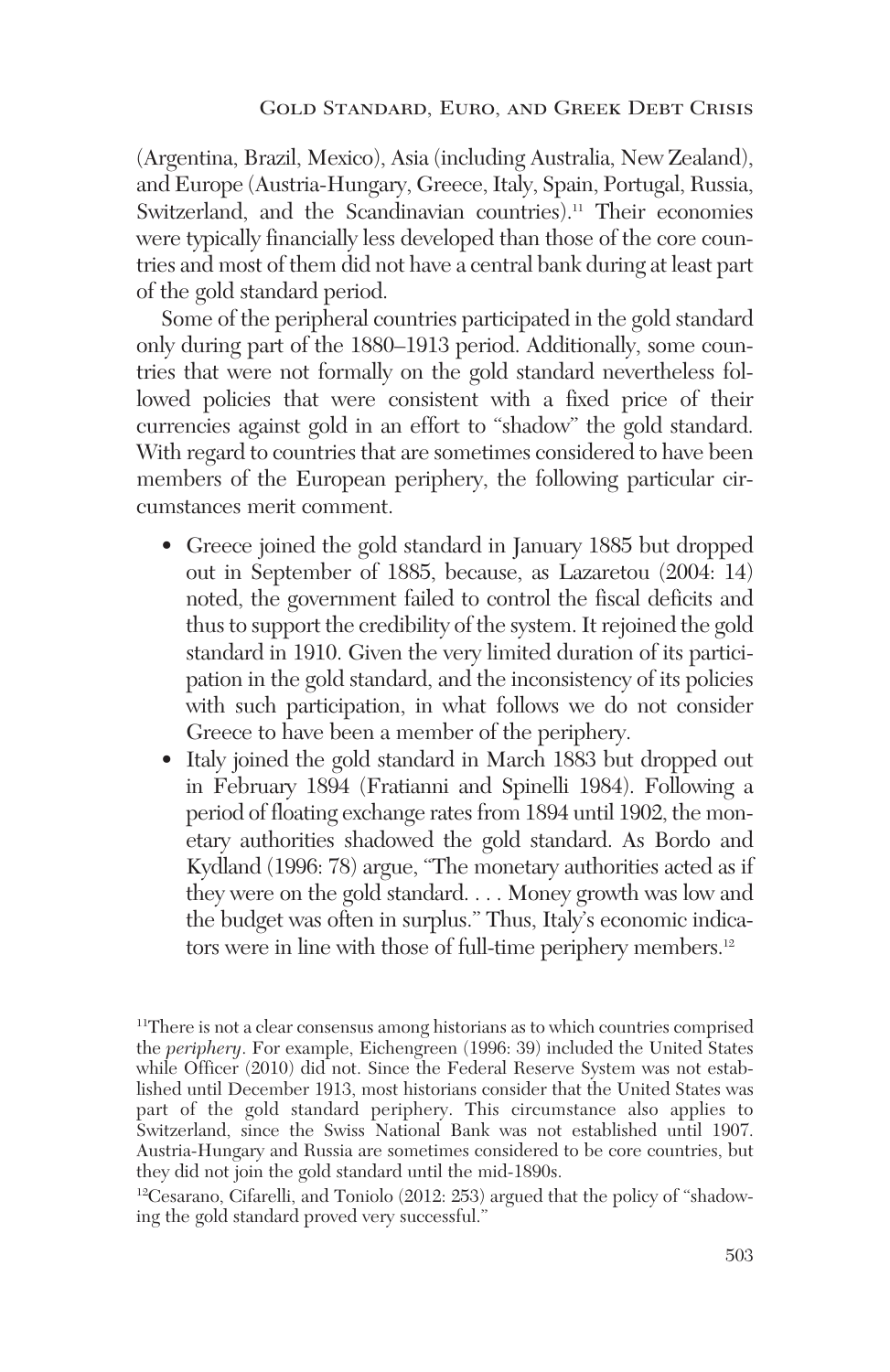- Portugal was a member of the gold standard from 1854 until 1891; its departure from the gold standard in 1891 was, in part, related to domestic political instability, following a failed attempt to establish a Republic (Duarte and Andrade 2004). After its departure from the gold standard, Portugal shadowed the gold standard, without committing to it (Soto 1999: 468).
- Spain was a member of the gold standard from 1874 until 1883; it suspended gold convertibility in 1883, in the aftermath of a sovereign crisis (Martin-Acena 1994: 136–37). Spain then pegged its currency to the pound sterling in an attempt to shadow the gold standard (see Soto 1999: 468).<sup>13</sup>

# *The Adjustment Mechanism*

The gold standard proved to be a remarkably durable regime, with periods of tranquility far outlasting crisis periods, while the tranquility of the eurozone has proved to be short-lived. What accounted for the gold standard's tranquility? In answering this question, we must distinguish between the operation of the gold standard at its core and at its periphery.

*The Core*—For its core participants, the gold standard possessed an adjustment mechanism that served to reduce external imbalances (Scammell 1965, Eichengreen 1996). Consider first the operation of the gold standard in the absence of capital flows. To simplify the discussion, let us assume a two-country world comprised of Greece and Germany, in which Greece runs a trade deficit and Germany runs a trade surplus. Let us also assume that only gold coins circulate and prices and wages are flexible in both countries. In such a situation, the gold standard adjustment process—called the price-specie-flow mechanism—worked as follows:

- Greece experiences a gold outflow, decreasing the money supply and reducing credit growth (perhaps reducing the quantity of credit) in that country, causing prices and wages to fall.
- Germany experiences a gold inflow, increasing the money supply and raising credit growth in that country, causing prices and wages to rise.

13According to Soto (1999: 469), "There was a credible attempt to adhere to the [gold standard] system, but only the decision of shadowing was taken."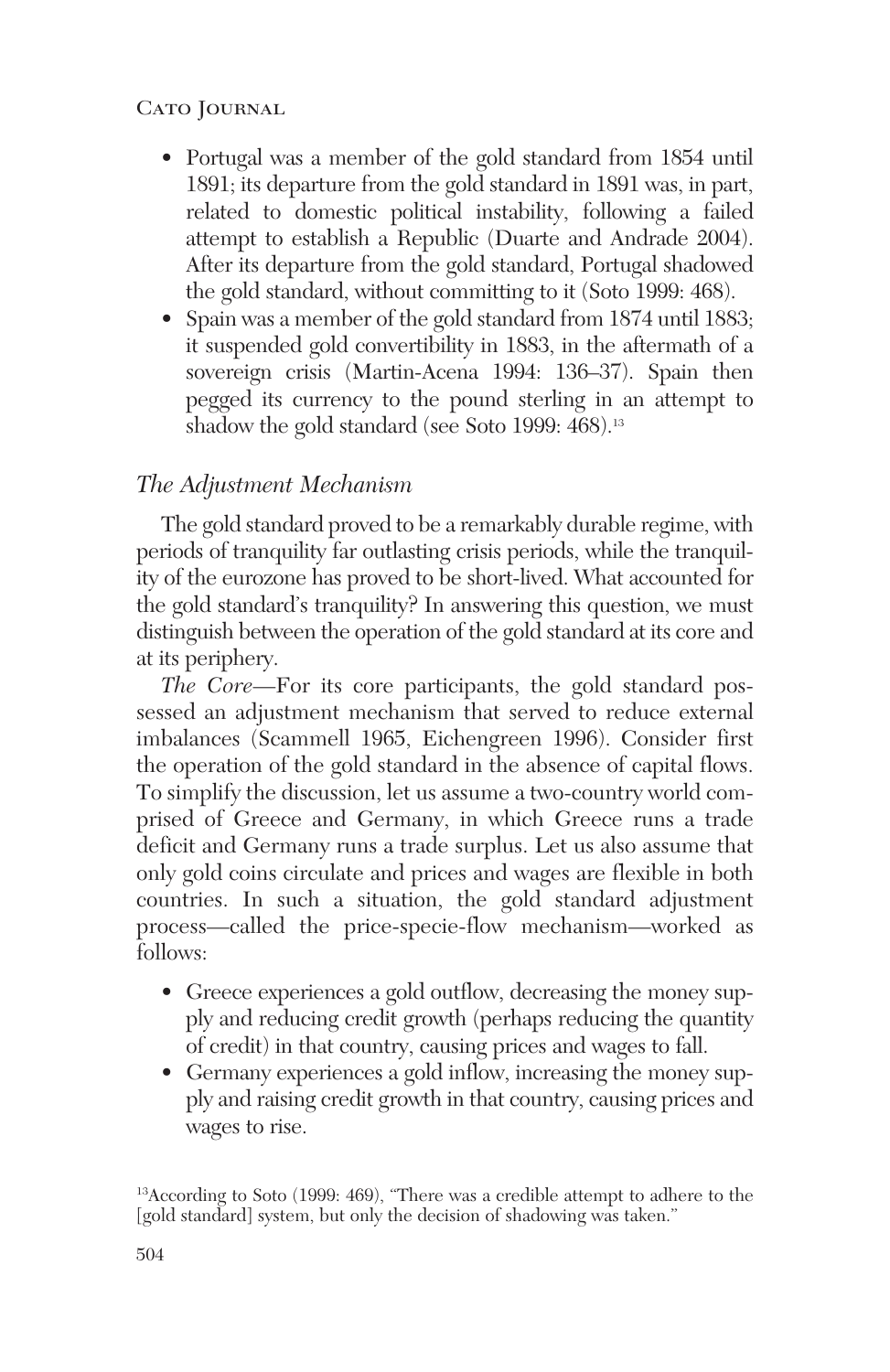• As a result of the change in relative prices, Greece's exports rise and its imports fall, eliminating its trade deficit. The opposite occurs in Germany.

Capital flows reinforced the overall self-equilibrating character of the system as it operated in the late19th and early 20th centuries. Typically, the central bank of a country experiencing a trade deficit would increase its discount rate, reducing its holdings of domestic interest-bearing assets and drawing cash from the market (Eichengreen 1996: 28). This action produced two main effects. First, the money supply and credit growth in the country raising rates declined, reducing (or eliminating) the need of gold outflows from that country. In fact, capital could flow into the country as a result of the rise in the discount rate, smoothing the required adjustment. Second, the rise in interest rates would reduce economic activity in the country concerned, decreasing prices and, thereby, contributing to the elimination of the country's external imbalance, through both relative-price adjustment and the decrease in aggregate demand.

The pre-World War I gold standard operated in the above manner among the core countries (Scammell 1965: 35). These countries possessed the institutional capacity to make their commitment to the gold standard credible. Thus, they were able to issue debt denominated in their own currencies, each of which represented a certain amount of gold.

What did this institutional capacity comprise? Effectively, it included the following elements. First, the requirements of fixed exchange rates and free convertibility dominated the requirement of domestic economic stability—that is, external balance took precedence over internal balance (Friedman 1953: 166–67). Because there was no well-articulated theory connecting changes in monetary policy with domestic economic conditions, there was little or no pressure on central banks to adjust interest rates in response to changes in those conditions (Eichengreen 1992: 30). Consequently, economic agents were assured that the authorities would take any necessary actions to restore external equilibrium without the need to adjust the nominal exchange rate or to restrict convertibility. Second, the monetary authorities operated within an environment in which "the public sector was in general only a small one, where fiscal policy and debt management policy in their modern sense were virtually unknown, and where government budgets were for the most part in balance"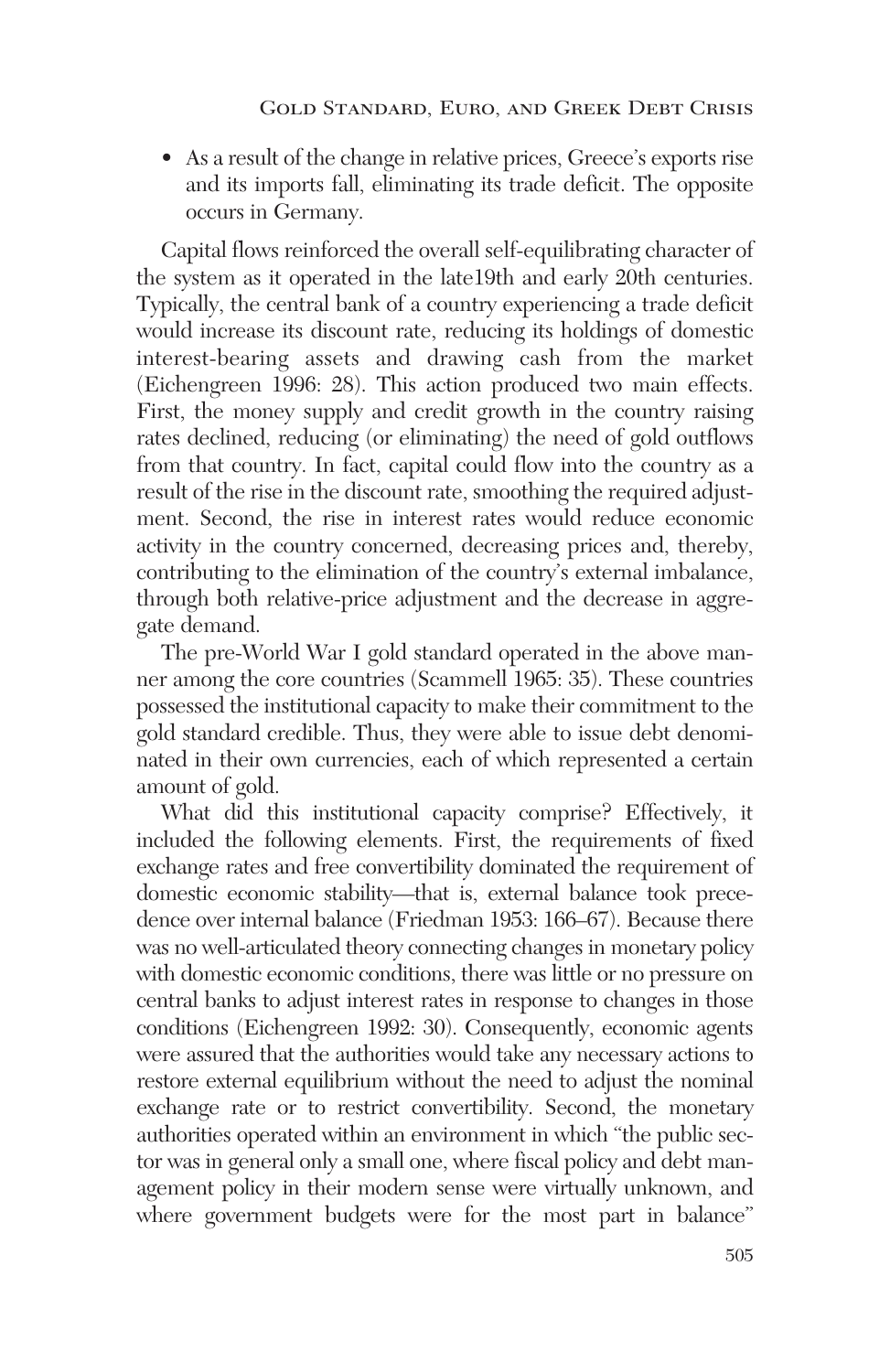(Bloomfield 1959: 20).14 Third, should the budget fall into a deficit there was no question of the authorities' commitment to restore balanced budgets, if need be, by raising tax rates. This commitment was rendered *credible* by their institutional capacity to raise taxes—that is, the core countries possessed strong legal frameworks, well-developed public administrations, and efficient bureaucracies. As a result of their credible commitment to sound finance, the core economies could run small budget deficits, if needed, to respond to extraordinary shocks without raising concerns about their ability to service their debts.

Because there was no question about the authorities' commitment to (1) do whatever it takes to maintain the price of gold and convertibility, and (2) balance the budget, for a core country facing an incipient crisis, "capital flowed in quickly and in significant quantities," mitigating the crisis (Eichengreen 1996: 31; see, also, Friedman 1953: 186). Since production by governments was mainly composed of nontraded goods and services, the small size of the public sector typically meant that the nontraded goods sector was a relatively small one. Consequently, a given size of an internal devaluation would have a relatively large impact on traded goods, increasing exports, reducing imports, and facilitating external adjustment.15

*The Periphery*—In contrast, the situation among the economies in the periphery varied. These economies were financially less developed and, therefore, needed access to international financial markets in order to finance both private and public investments. At the same time, their fiscal policy institutions lacked credibility and international investors were reluctant to lend to them at low interest rates without gold or foreign exchange clauses in loan contracts (Eichengreen and Hausmann 1999). Thus, for the capital-scarce peripheral economies, participation in a system of hard pegs, such as the gold standard, addressed the problem of dynamic inconsistency in monetary policy and acted as a "good housekeeping seal of approval," providing them access to international capital markets at lower interest rates than would otherwise have been the case (Bordo and Rockoff 1996, Obstfeld and Taylor 2003). However, external

<sup>14</sup>Goodhart (1992: 192) made a similar argument: "Governments generally abided by a balanced budget objective, which could be managed, in effect, as representing the required fiscal constraint on national policies."

<sup>&</sup>lt;sup>15</sup>The high degree of discipline imposed by the gold standard would make it difficult to implement today. As Bordo (1992: 270) put it, "[In present circumstances] few countries [would be] willing to accept the gold standard's discipline."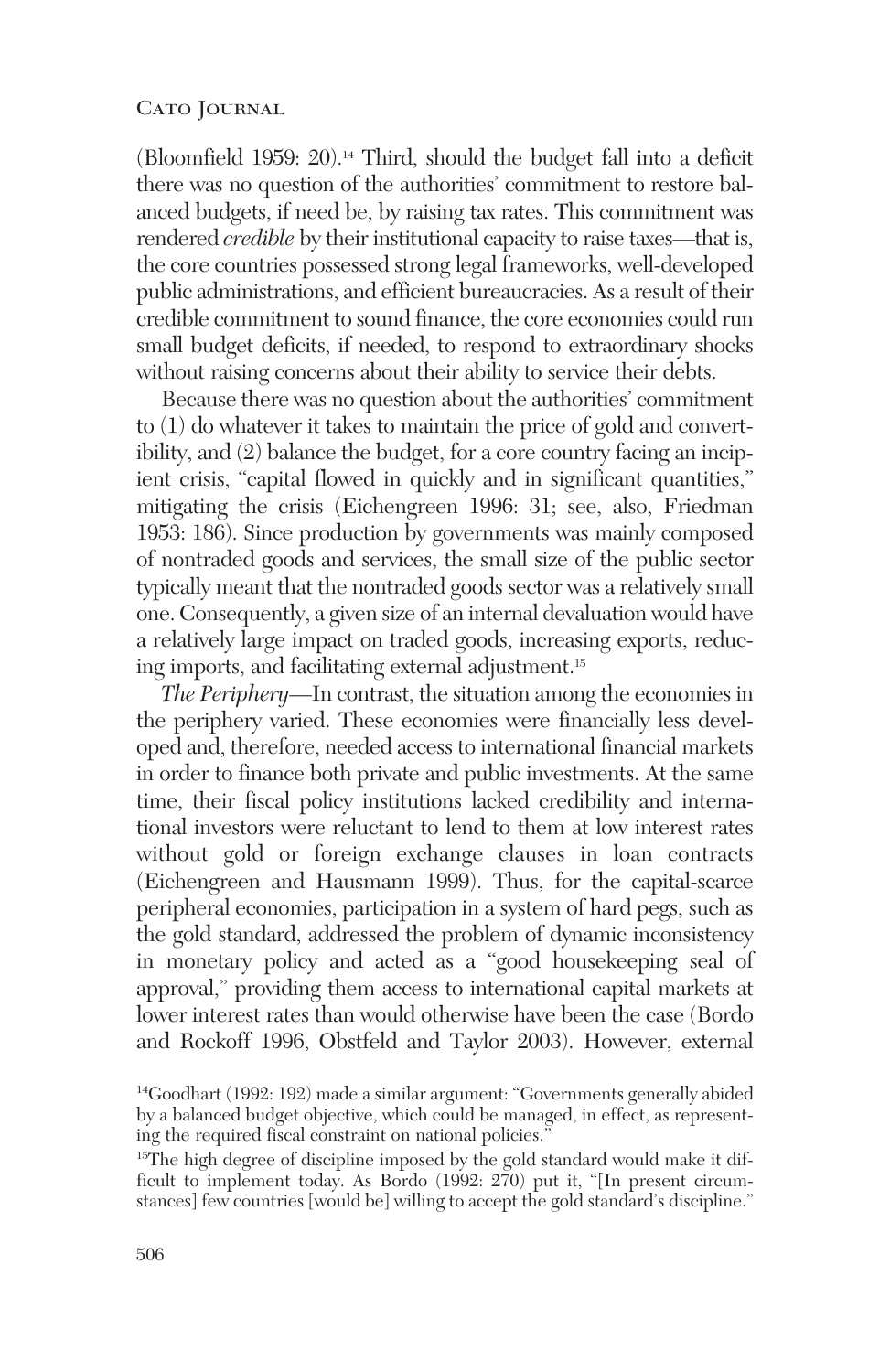shocks (mainly to commodity prices) and (especially) domestic fiscal shocks sometimes triggered a sudden stop to capital inflows to those countries, leading to currency and sometimes debt crises.

The frequency of external debt defaults was much higher for the Latin American peripheral participants, which had a proclivity for following expansionary fiscal policies, than it was for the European peripheral members, which typically ran relatively small fiscal deficits.16 In this connection, Reinhart and Rogoff (2011: 91) reported three cases of external debt default among European peripheral countries during the period 1880 to 1913: Spain in 1882, Russia in 1885, and Portugal in 1890.17 Reinhart and Rogoff also reported 19 cases of default among the Latin American periphery during the same period.

Table 1 reports data on fiscal balances, government spending, and current account balances as percentages of GDP for four European core countries (France, Germany, the Netherlands, and the United Kingdom) and three European peripheral countries that participated in the gold standard for most of the period 1880 to 1913 (Denmark, Norway, and Sweden) along with occasional gold standard participants (Italy, Spain, and Greece).18 The data are averages over the period 1880 to 1913.

Several features of Table 1 are important to mention. First, the fiscal balances were in most cases essentially in balance. Second, in most cases the share of government spending was 10 percent or less of GDP. Third, the core countries ran current account surpluses (on average), while the peripheral countries typically ran current account deficits (on average). However, the current account deficits of the peripheral countries typically were small; for each of the peripheral countries reported in the table, the current account deficit averaged below 3 percent of GDP.<sup>19</sup> Fourth, the major exception is the case of

19Although, Table 1 reports average values for the period 1880 to 1913, each of the three series in Table 1 shows low volatility for each country reported in the table.

<sup>16</sup>Eichengreen (1994: 44) described the experiences of the Latin American periphery as follows: "Latin American countries repeatedly failed to control their fiscal policies, leading to a monetarization of budget deficits, the suspension of gold convertibility, and currency depreciation."

<sup>&</sup>lt;sup>17</sup>Reinhart and Rogoff (2011) reported that Greece defaulted on its debt in 1893. As noted, Greece was not on the gold standard in 1893.

<sup>&</sup>lt;sup>18</sup>The choice of countries was based on the availability of data for those countries during the period in question.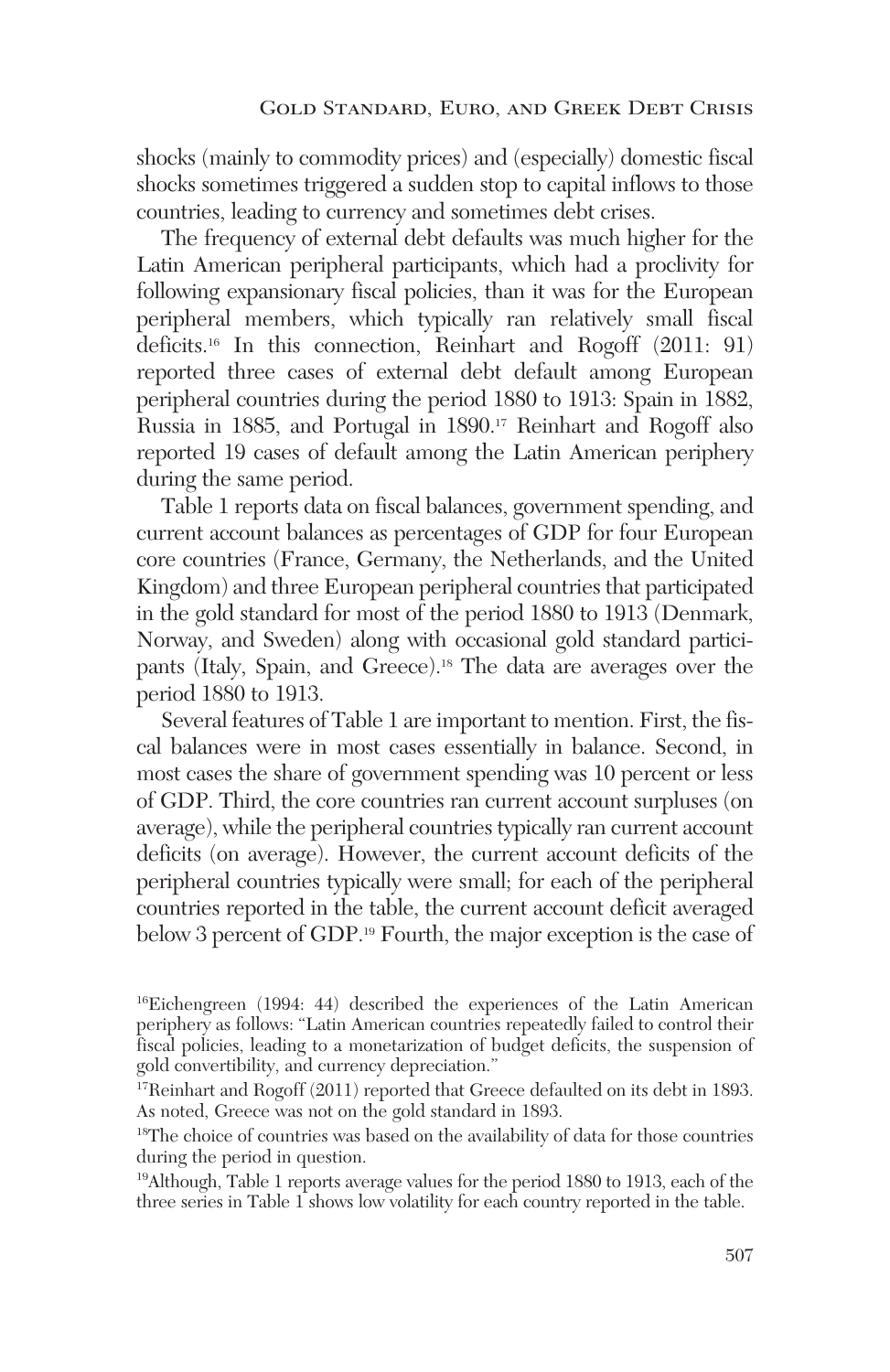|                                                                                                                                   |                                      | SELECTED ECONOMIC INDICATORS, GOLD STANDARD COUNTRIES, 1880-1913<br>(Percentage of GDP, Period Averages)<br>TABLE 1 |                     |                         |                                       |  |
|-----------------------------------------------------------------------------------------------------------------------------------|--------------------------------------|---------------------------------------------------------------------------------------------------------------------|---------------------|-------------------------|---------------------------------------|--|
|                                                                                                                                   | Balance<br>Fiscal                    | Government<br>Spending                                                                                              | Account<br>Current  | Inflation<br>Rate       | Nominal<br>Debt                       |  |
| Core Countries<br>France                                                                                                          | $-0.5$                               |                                                                                                                     | $\frac{7}{2}$       | $-0.1$                  | 95.9                                  |  |
| Germany                                                                                                                           |                                      | $1.7$<br>5.40<br>5.6                                                                                                |                     | 0.7                     |                                       |  |
| Netherlands                                                                                                                       | $-2.0$<br>$-2.0$<br>$-1$             |                                                                                                                     | $1.8$<br>$4.5$      | 0.1                     | $39.3$<br>$74.6$<br>$45.9$            |  |
| UK                                                                                                                                |                                      |                                                                                                                     | $\overline{51}$     | $\overline{0.1}$        |                                       |  |
| Peripheral Countries                                                                                                              |                                      |                                                                                                                     |                     |                         |                                       |  |
| Denmark                                                                                                                           |                                      | 6.3                                                                                                                 | $-2.6$              | 0.4                     | 19.1                                  |  |
| Italy                                                                                                                             | $-0.0$<br>$-1.0$<br>$-0.2$<br>$-0.2$ | 13.9                                                                                                                | $0.7$               |                         | $104.6$<br>$21.4$<br>$94.9$<br>$16.9$ |  |
| Norway                                                                                                                            |                                      | 7.6                                                                                                                 |                     | $0.\overline{3}$<br>0.9 |                                       |  |
| Spain                                                                                                                             |                                      | 8.8                                                                                                                 | $-2.7$<br>1.6       | 0.4                     |                                       |  |
| Sweden                                                                                                                            | $-0.04$                              | 6.6                                                                                                                 | $-2.6$              | $\tilde{c}$             |                                       |  |
| Non-Member                                                                                                                        |                                      |                                                                                                                     |                     |                         |                                       |  |
| Greece                                                                                                                            | $-12.8$                              | 23.5                                                                                                                | $-7.1$ <sup>*</sup> | 0.9                     | 143.5                                 |  |
| SOURCES: Martin-Acena (1994); Mitchell (2007); Smits, Horlings, and van Zanden (2000); Lazaretou (2011).<br><b>*Trade balance</b> |                                      |                                                                                                                     |                     |                         |                                       |  |

# Cato Journal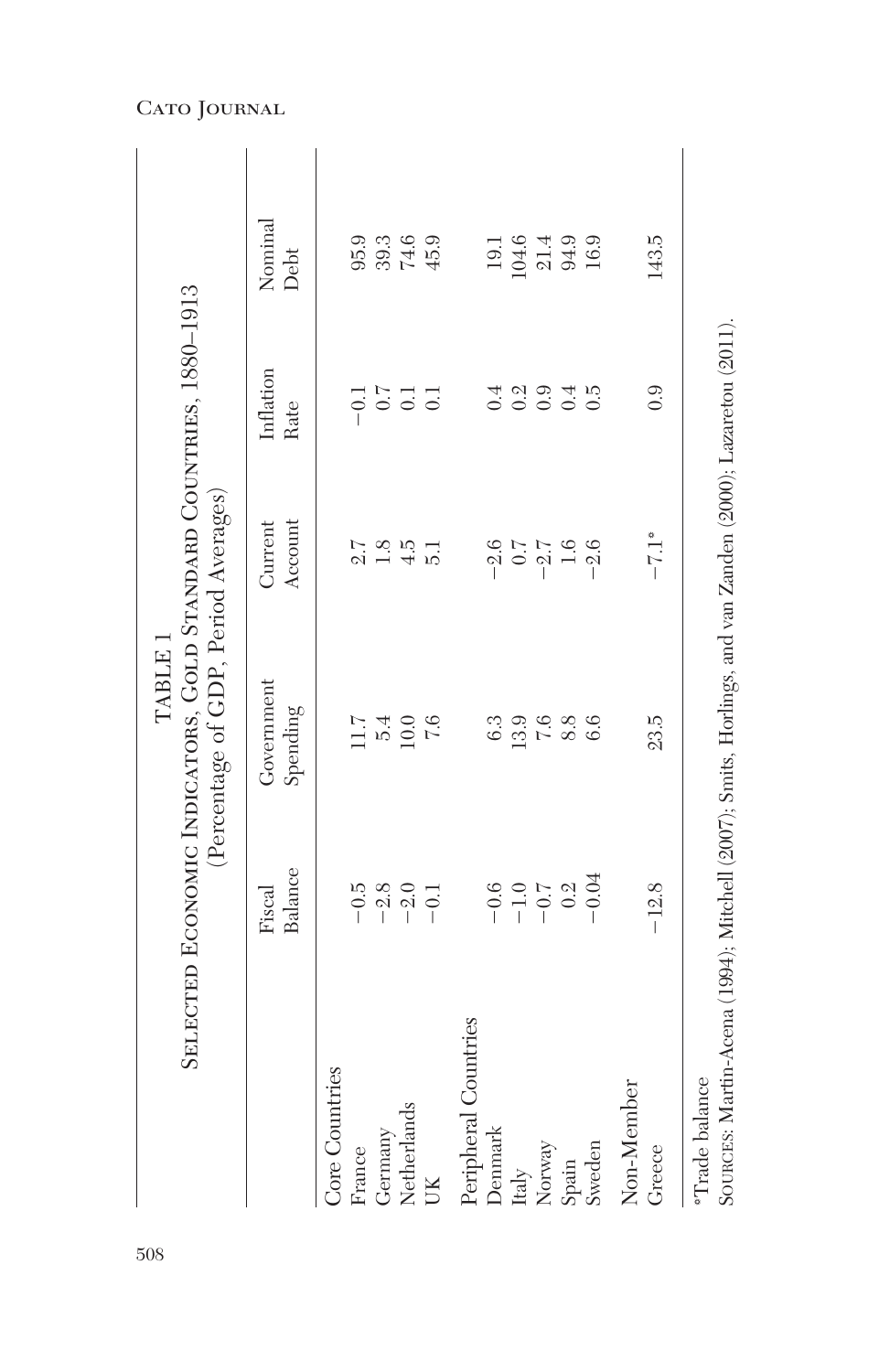Greece, which, in an effort to build its infrastructure following centuries of occupation, consistently ran large fiscal and external deficits. It is no coincidence, therefore, that Greece, in contrast to the members of the gold standard club, suffered a series of sovereign debt and currency crises under the gold standard.

Figures 8.1 and 8.2 show (long-term) interest-rate spreads against the United Kingdom for three full-time peripheral countries— Denmark, Norway, and Sweden—along with Greece, Italy, and Spain during the period 1880–1913. Again, several points are important to highlight. Typically, spreads under the gold standard were fairly large—in the range of 100 to 400 basis points—despite the small external and fiscal imbalances of the participating countries. The case of Greece is the exception that proves the rule. It was not a member of the gold standard for most of the gold standard period, and its spreads were far above those of other European countries during the gold standard years. It also had by far the largest imbalances and the largest government sector.

The upshot of the data on spreads is that investors drew a distinction between the sovereign risk of the core country—the United Kingdom—and the sovereign risk attached to the debt of the





Source: Schularick and Taylor (2009).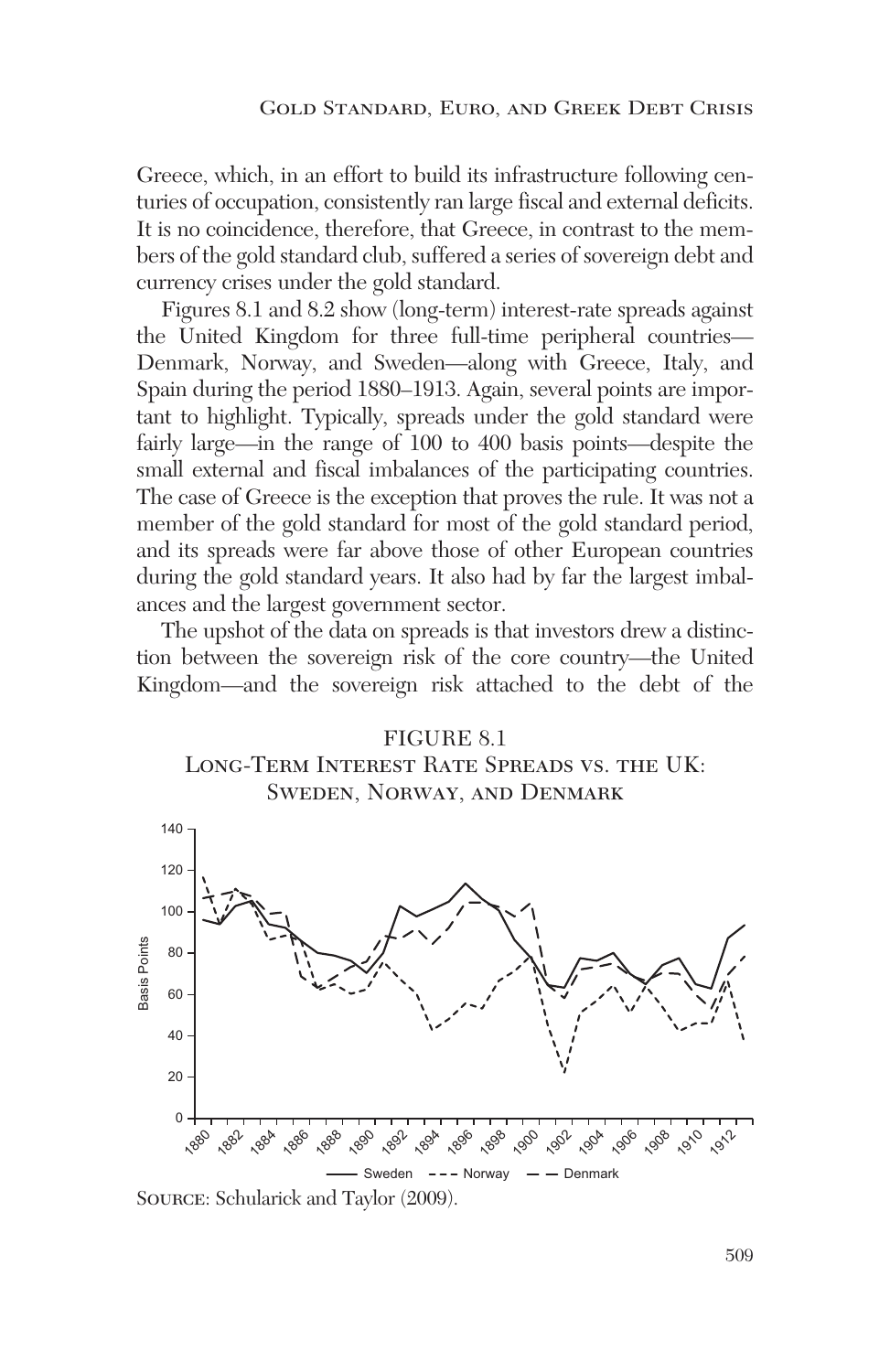

Source: Schularick and Taylor (2009).

 periphery. The latter debt carried a risk premium, despite the mostly sound fiscal and current account fundamentals of the countries concerned. The knowledge that sovereign credit risk—and, therefore, spreads—would rise if imbalances rose limited the size and persistence of the imbalances. In turn, these small imbalances underpinned the durability of the system.

To summarize, a key feature of the classical gold standard was the distinction between the operation of the system in the core countries and its operation in the periphery.

- In the core countries, government budgets were, for the most part, in balance. The adjustment mechanism operated through the price-specie-flow mechanism to restore external equilibria. This mechanism was reinforced, if need be, by the countercyclical policies of national central banks. As a result of the authorities' commitment to maintain balanced budgets and to restore external equilibria, the regime proved to be durable, with virtually no sustained runs on any of the core currencies.
- In the European periphery, attacks on currencies and sovereign defaults among the countries of the European periphery were rather infrequent events, reflecting the small external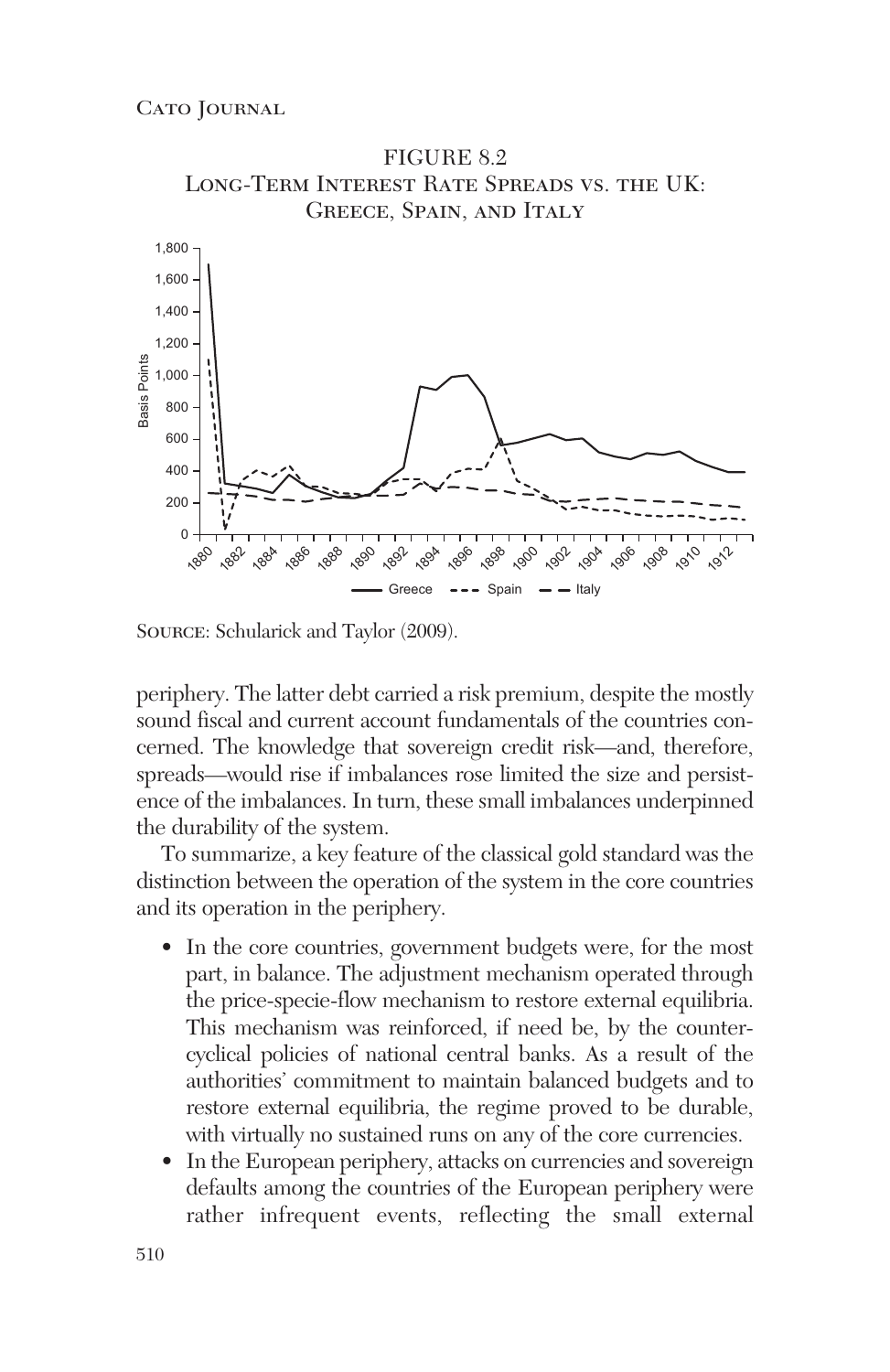imbalances of these countries, the size and persistence of which was limited by three factors. First, fiscal shocks were relatively small in comparison to such shocks today because of the small size of governments. Second, the adjustment mechanism for the core countries was also more or less operational for the European peripheral countries, limiting the size and persistence of external deficits. Third, as reflected in the spreads on interest rates, there was no expectation that the core countries would step in to provide debt relief to a heavily indebted peripheral country. Therefore, the debt of the European periphery was considered to contain sovereign risk, limiting the demand for such debt by foreign investors. Consequently, European peripheral countries found it difficult to finance large current account imbalances on a sustained basis.

• The experiences of Greece, which, as noted, was not a member of the gold standard club for most of the gold standard period, and the Latin American peripheral countries differed from those of the full-time European members of the club. In particular, Greece and the Latin American peripheral countries experienced frequent sovereign defaults and currency crises, typically triggered by domestic fiscal shocks.

A key implication of the experiences of the participants in the gold standard is the following: Adherence to a hard peg is no panacea and cannot be sustained without the support of *credible* fiscal institutions.20

### *The Euro Standard*

As mentioned, the effective functioning of the gold standard required a high degree of wage-price flexibility so that adjustment to external imbalances could take place. To bring about the necessary changes in wages and prices, money and credit flowed from countries experiencing external deficits to countries running external surpluses.

Ever since the work of Robert Mundell (1961) on the conditions needed to form monetary unions, the economic literature has placed a high priority on the necessity of wage and price flexibility to facilitate adjustment to external imbalance in the absence of separate

20The experience of the gold standard provides clear-cut evidence for the rationale of the EU's Stability and Growth Pact.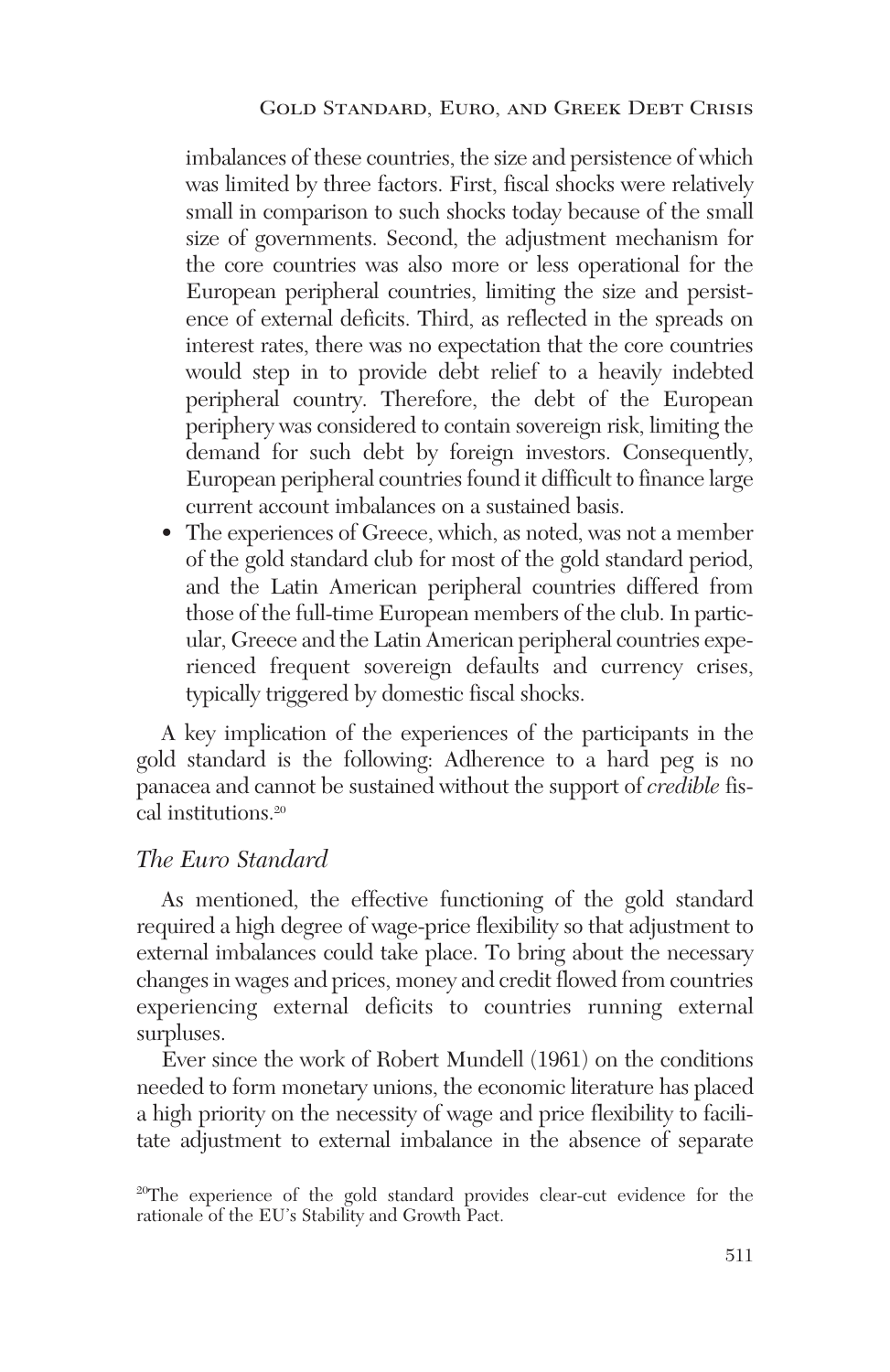|                                       | Greece  | Germany | Euro Area |
|---------------------------------------|---------|---------|-----------|
| M <sub>3</sub>                        | 8.8     | 5.7     | 7.9       |
| Total Credit                          | 10.0    | 1.9     | 6.6       |
| Credit to Public Sector               | 0.3     | $-1.8$  | 1.9       |
| Credit to Private Sector              | 16.7    | 2.7     | 7.9       |
| Current Account Balance<br>(% of GDP) | $-13.4$ | 4.4     | 0.3       |

| TABLE 2                      |
|------------------------------|
| MONEY (M3) AND CREDIT GROWTH |
| (ANNUAL AVERAGES, 2001-2009) |

Sources: ECB Statistical Data Warehouse and European Commission Annual Macroeconomic database.

currencies and the capacity to adjust the nominal exchange rate.<sup>21</sup> However, as our discussion of the gold standard has indicated, wage and price flexibility is a necessary but not a sufficient condition for the operation of a fixed exchange rate regime. What is crucial is the existence of an adjustment mechanism that triggers the necessary changes in wages and prices.

The case of Greece under both the gold standard and the euro illustrates the importance of the adjustment mechanism. As noted, Greece tried to participate in the gold standard but was unsuccessful because it could not abide by its fiscal requirements. Consequently, it was not able to benefit from the gold standard adjustment mechanism, which would have contained the external deficits. In contrast, under the euro, Greece was able, upon entry, to borrow at near-core interest rates and at the same time, in the absence of an adjustment mechanism, remain a member without undertaking fiscal adjustment.

Indeed, the case of Greece between 2001 and 2009, the year in which the Greek crisis erupted, illustrates the absence of an adjustment mechanism. Table 2 presents the average growth rates of M3, total domestic credit, credit to the private sector, and credit to the public sector for Greece, Germany, and the eurozone between 2001

<sup>21</sup>Dellas and Tavlas (2009) critically assess the development of the literature on optimum currency areas.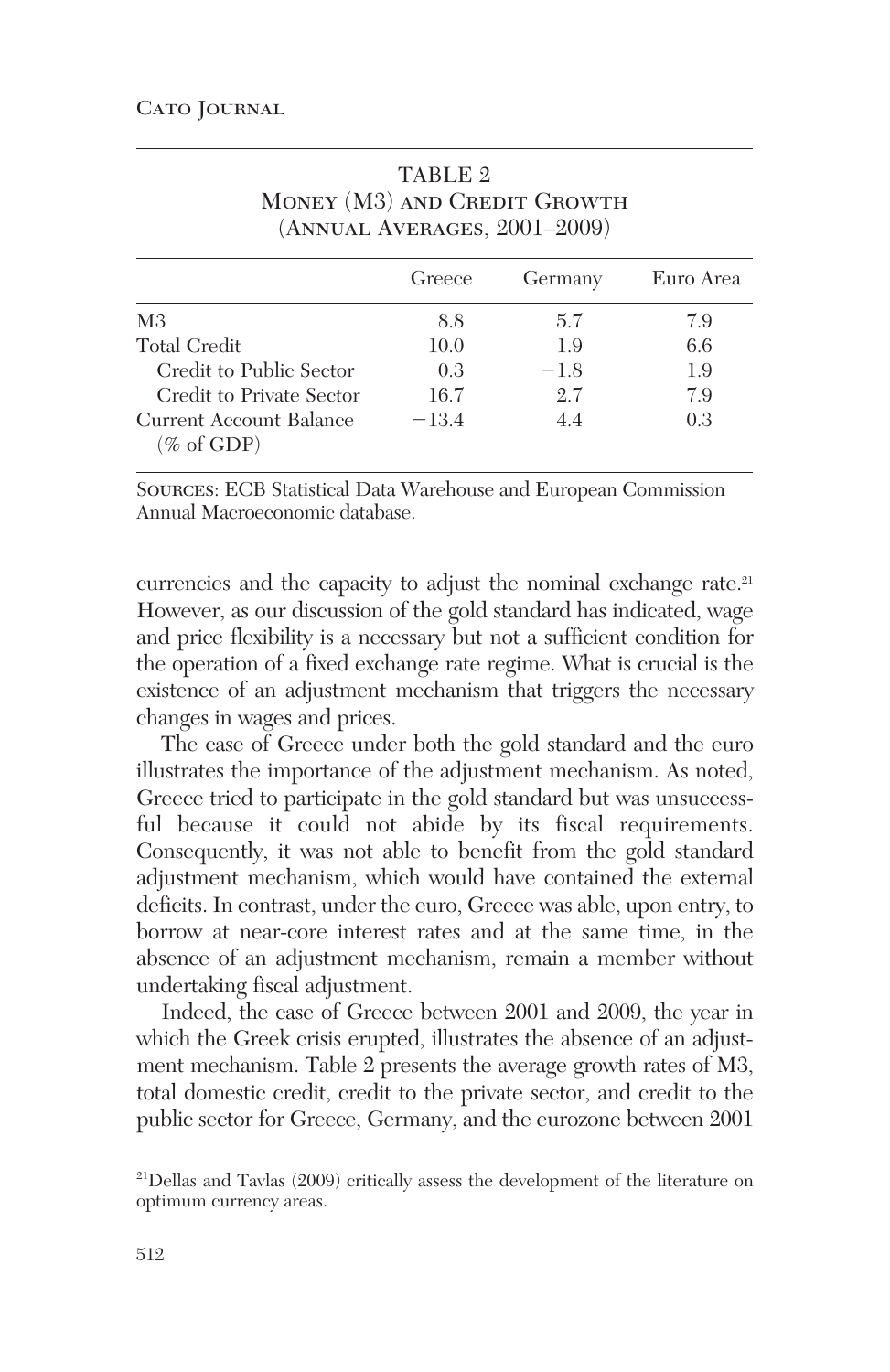and 2009. As shown in the table, M3 growth and credit growth were considerably higher in Greece, a country with an external deficit during the period in question, than they were in Germany, a country with an external surplus, or the eurozone as a whole, which had, essentially, balanced external accounts during that time. What is particularly striking is the much faster credit growth to the private sector (16.7 percent) in Greece than in Germany (2.7 percent). In other words, money and credit flowed in the opposite direction of that needed to bring about external adjustment.

A consequence of these flows is shown in Figure 9, which presents real (effective) exchange rates for Greece and Germany during 2001–09; since Greece and Germany share the same currency, changes in the real exchange rate mainly reflect changes in the relative domestic (consumer) prices. As shown in the figure, Greece's real exchange rate appreciated by about 15 percent against that of Germany, the opposite of what we would expect on the basis of the countries' external positions, but entirely consistent with the relative flows of money and credit in the two countries.

What caused money and credit to rise at high rates in Greece between 2001 and 2009? The data on Greek government debt and credit growth in Table 3 provide answers to that question. Several



#### FIGURE 9 Real Effective Exchange Rates

Source: European Commission Annual Macroeconomic Database.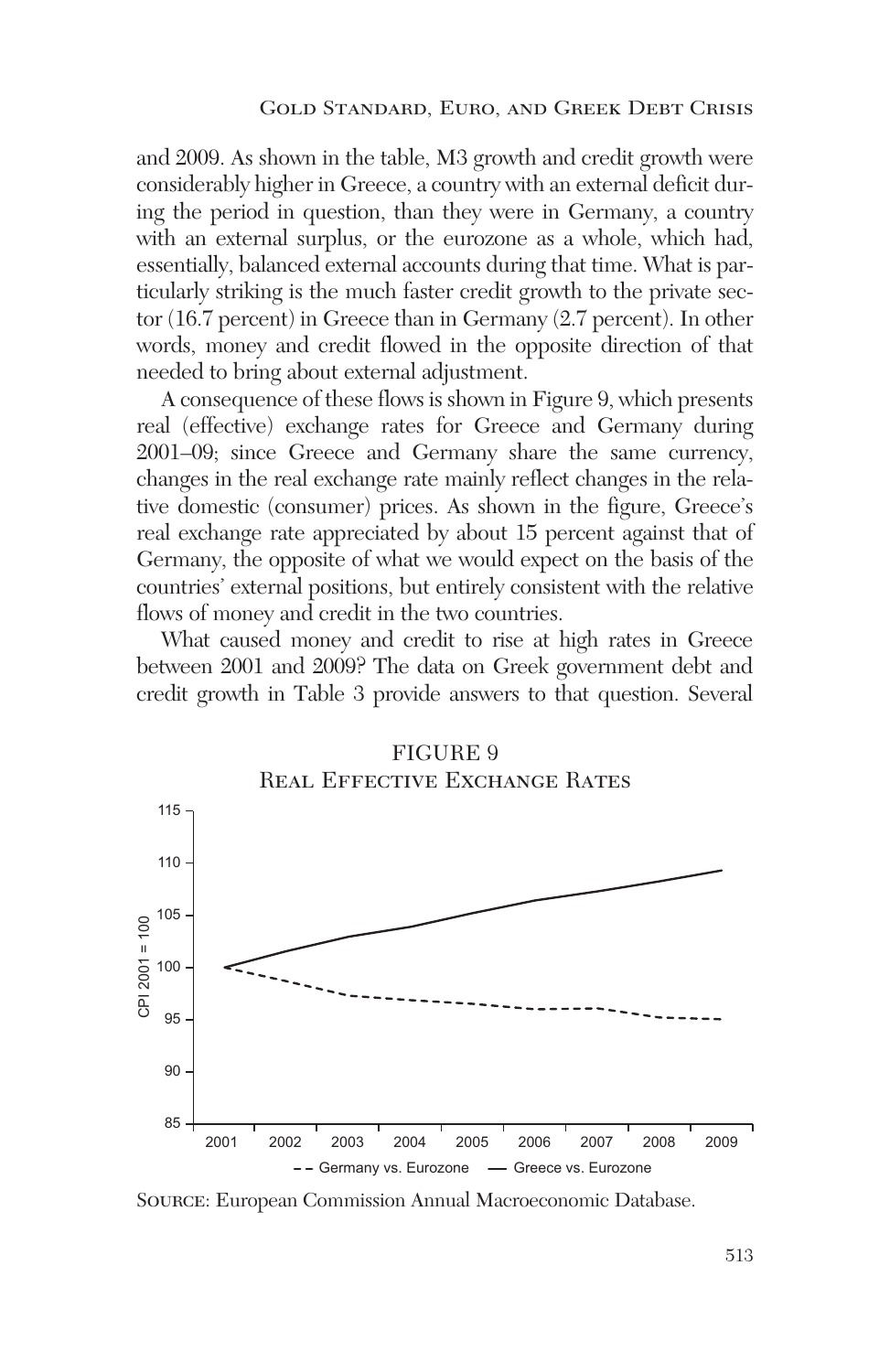|                                                          |        |                 | TABLE <sub>3</sub> |                |                                      |                           |                |                        |        |
|----------------------------------------------------------|--------|-----------------|--------------------|----------------|--------------------------------------|---------------------------|----------------|------------------------|--------|
|                                                          |        |                 |                    |                | GREECE: SELECTED ECONOMIC INDICATORS |                           |                |                        |        |
|                                                          | 2001   | 2002            | 2003               | 2004           | 2005                                 | 2006                      | 2007           | 2008                   | 2009   |
| Government Debt (% of GDP)                               | 103.7  | 101.7           | 97.4               | 98.9           | 110.0                                | 107.7                     | 107.5          | 113.0                  | 129.3  |
| Level of Government Debt<br>(billions of euros)          | 151.9  | 159.2           | 168.0              | 183.2          | 212.4                                | 224.9                     | 239.5          | 263.3                  | 299.7  |
| Change in Government Debt<br>(billions of euros)         | 10.9   | 73              | 8.8                | 15.2           | 29.2                                 | 12.5                      | 14.6           | 23.8                   | 36.4   |
| Domestic                                                 | 4.4    |                 |                    |                | $-5.0$                               |                           |                |                        | 6.9    |
| Foreign                                                  | 6.5    | $\frac{67}{10}$ | $-8.2$<br>17.0     | $-4.6$<br>19.4 | 34.3                                 | $-0.\overline{2}$<br>12.7 | $-9.8$<br>24.5 | $-1.3$<br>24.9<br>21.6 | 29.5   |
| Share of Debt Held by                                    | 56.6   | $-54.1$         | 46.3               | 40.0           | 32.1                                 | 30.2                      | 24.2           |                        | 21.3   |
| Residents (% of total)                                   |        |                 |                    |                |                                      |                           |                |                        |        |
| Domestic banks                                           | 26.9   | 25.1            | $21.6$             | 18.3           | 18.5                                 | 19.2                      | 17.1           | 15.2                   | 15.5   |
| Share of Debt Held by                                    | 43.4   | 45.9            | 53.7               | 60.0           | 67.9                                 | 69.8                      | 75.8           | 78.4                   | 787    |
| Nonresidents ( $%$ of total)                             |        |                 |                    |                |                                      |                           |                |                        |        |
| Total Domestic Credit Growth (%)                         | 12.2   | 8.2             | 6.9                | $\overline{0}$ | 11.6                                 | 15.8                      | 10.6           | 13.6                   | 2.0    |
| Credit growth (from domestic banks)<br>to public sector  | $-1.0$ | 2.3             | $-3.3$             | $-1.5$         | $\Box$                               | 2.6                       | $-2.2$         | 0.7                    | 2.8    |
| Credit growth (from domestic banks)<br>to private sector | 13.2   | 10.5            | 10.1               | 10.6           | 10.5                                 | 13.2                      | 12.8           | 12.8                   | $-0.8$ |

SOURCES: ECB Statistical Data Warehouse and ELSTAT.

SOURCES: ECB Statistical Data Warehouse and ELSTAT.

Cato Journal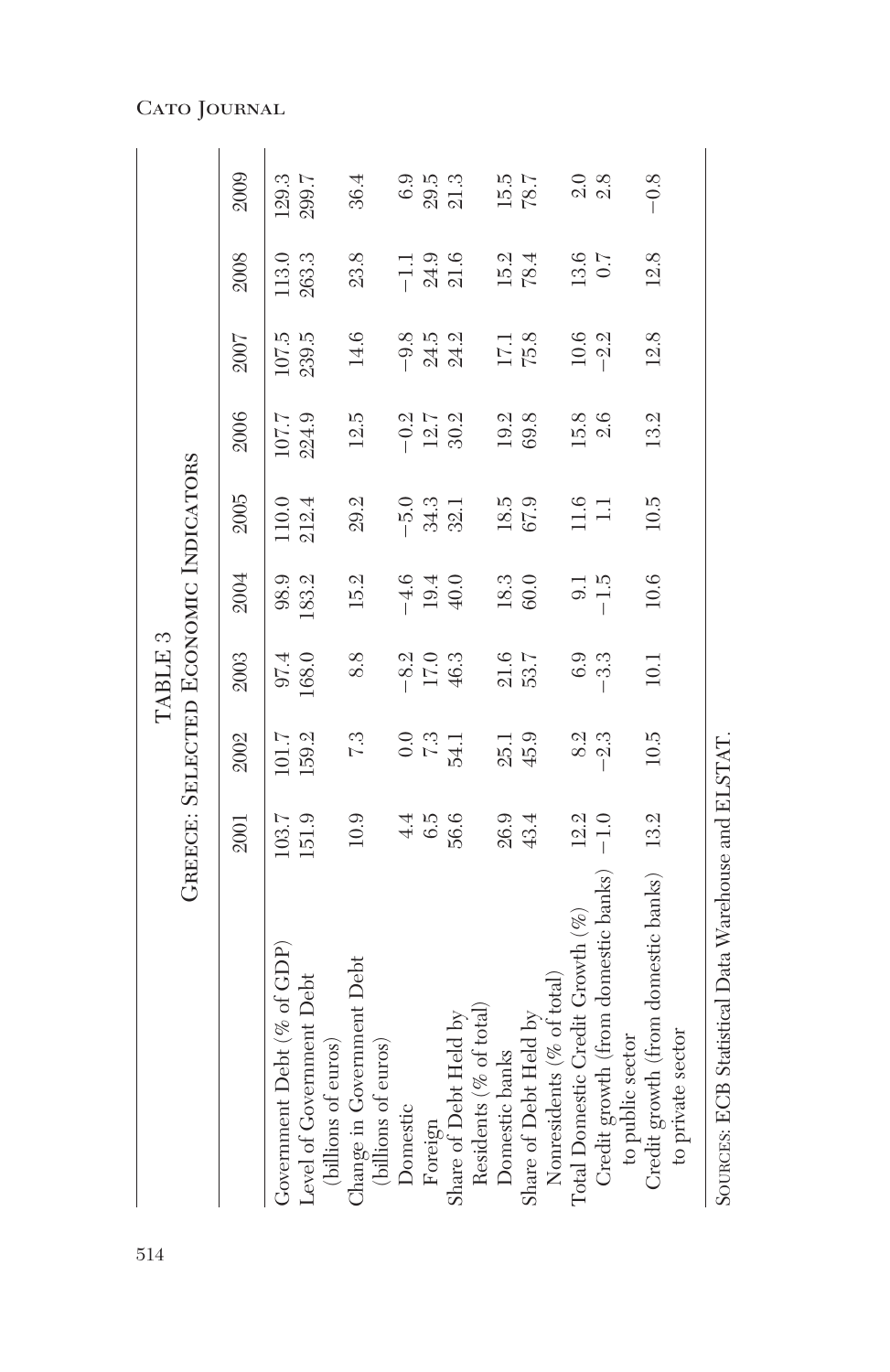points are especially noteworthy. First, while the stock of government debt rose by €147.8 billion from 2001 through 2009, domestic holdings of that debt declined by €22.1 billion. Foreign holdings of Greek government debt rose by  $E169.9$  billion, accounting for more than the overall increase in debt. Consequently, the share of Greek sovereign debt held by Greek residents fell from 56.6 percent to 21.3 percent while the share held by nonresidents rose from 43.4 percent to 78.7 percent. Second, Greek banks were large net sellers of Greek government debt. At the time of Greece's entry in the eurozone in 2001, Greek banks held very large portfolios of Greek government bonds, a result of the requirements of the country's highly regulated financial system of the 1980s and 1990s rather than the banks' free choice of portfolio composition. This fact is demonstrated by the winding-down of the banks' holdings of Greek government paper following the liberalization of the financial sector that was completed in the mid-1990s. They used the proceeds received from the sale of the Greek sovereigns, in part, to lend to the private sector. Consequently, credit to the private sector surged, especially from 2001 until 2008; credit growth to the private sector accounted for the bulk of the large expansion of total credit during 2001 to 2009 (Table 2).

What underpinned the foregoing phenomenon was the perception by international investors that Greek sovereign debt carried little risk of default. The decrease in spreads on these financial instruments to about 30 basis points in the mid-2000s (Figure 1) suggests that markets indeed held such a perception. These perceptions, however, seem to have been unreasonable in the face of historical evidence linking the probability of default to the size of public debt relative to GDP. For instance, during the 1980s Latin American countries typically defaulted at public debt-to-GDP ratios that were a fraction of that of Greece. Moreover, Greece's public debt-to-GDP ratio was not only very large but was increasing during a period of above-average economic growth, a worrying pattern. The only way the low risk premia can be justified is by assuming that investors expected that the core of the eurozone would have no choice but to bail out Greece in the event of a financial/fiscal crisis. The expectation of a bailout lowered the default risk and provided an incentive to issue increasing amounts of debt.

It is this circumstance that differentiates the euro regime from the gold standard and allowed Greece to build up large external imbalances. In contrast to the euro regime, under the gold standard there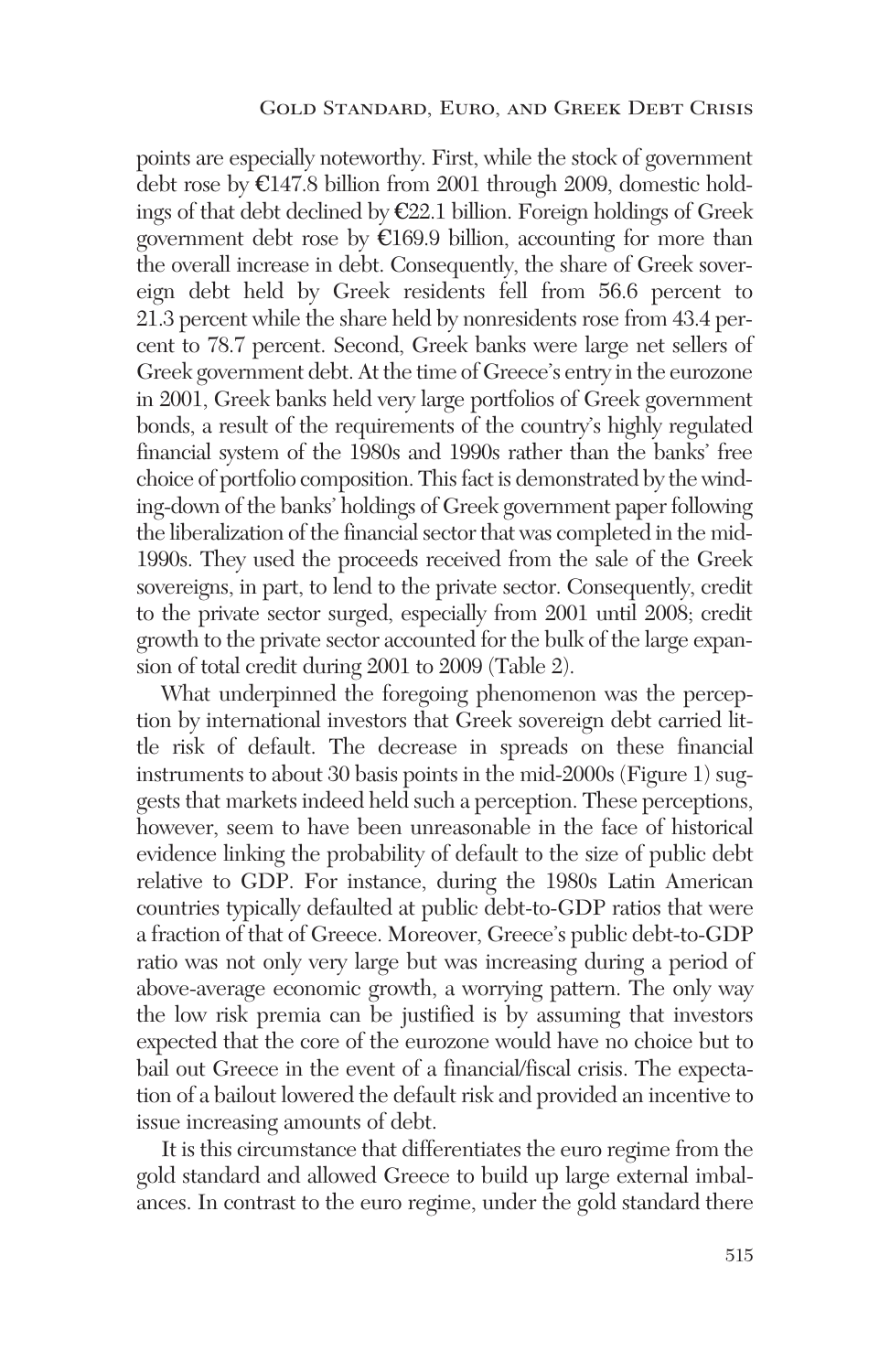was no expectation that the core members would bail out the peripheral members. European members of the gold standard periphery, by and large, maintained low fiscal deficits and current accounts that were close to balance. If the fiscal policies of the peripheral countries were not consistent with balanced external accounts, domestic interest rates would rise and money and credit growth would slow, facilitating external adjustment. In turn, the small fiscal and external imbalances under the gold standard underpinned its durability. Countries such as Greece, the fiscal institutions of which could not conform to the system's fiscal requirements, were forced off the gold standard. The price they paid for fiscal profligacy was much higher interest rates than the peripheral participants of the gold standard.

The above process did not operate in the eurozone because investors did not draw a distinction between the sovereign debt of the core countries and the sovereign debt of the peripheral countries, such as Greece. Consequently, there was no mechanism to adjust money and credit growth, and Greece was able to run large current account and fiscal deficits without taking remedial policy measures. This behavior resembled that of the Latin American countries and of European countries (such as Greece) that were not members of the gold standard.

### Conclusion

The experiences of the core and periphery countires under the classical gold standard are relevant for the eurozone. The behavior of the core participants has been quite similar across the two monetary arrangements (i.e., small budget deficits, or even surpluses, and sustainable current-account balances). Under the gold standard, European peripheral countries ran current account deficits, but the size of those deficits was small relative to those experienced by Greece under the euro. They were small because fiscal shocks were smaller and, more importantly, because the adjustment mechanism while imperfect, worked to mitigate the buildup of external imbalances. Countries with external deficits would experience higher interest rates, a loss of gold reserves, and lower money and credit growth. The resulting reduction in wages and prices would contribute to the restoration of trade competitiveness.

This mechanism was not operative in the case of Greece under the euro. In the eurozone, the market's perception that Greek sovereign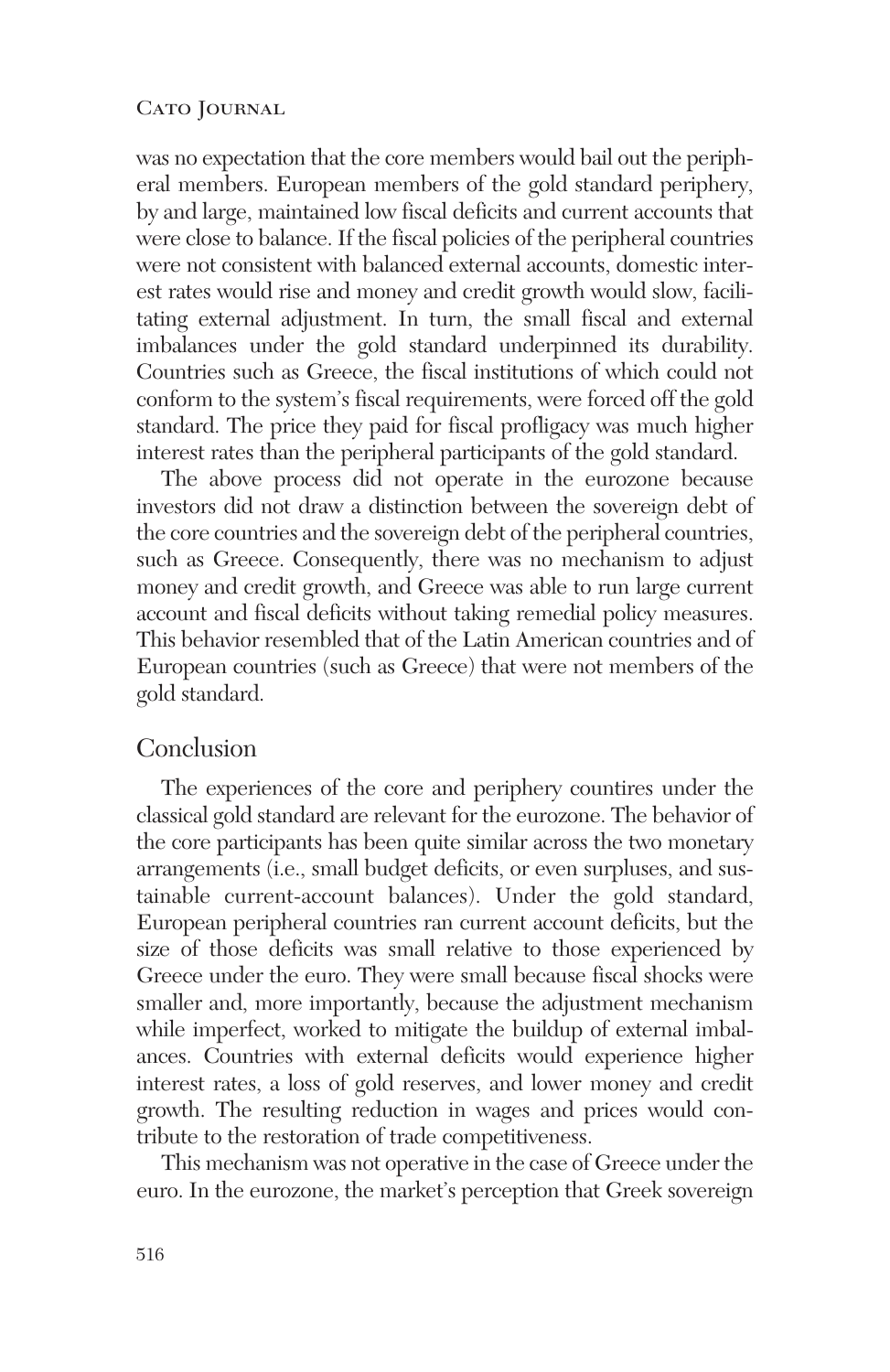debt represented a safe investment—probably founded on the expectation of a bailout by core countries—suppressed the effect of sovereign credit risk on Greek interest rates. At the same time, low interest rates greased the wheels of fiscal expansion by sending the message that there was no price to be paid for the buildup of sovereign debt. Hence, while external imbalances were essentially selfcorrecting under the gold standard, they were self-perpetuating in the eurozone due to the perception of an absence of credit risk.

We draw two main conclusions. First, the durability of a monetary union is crucially dependent on the existence of a well-functioning adjustment mechanism. Second, adherence to a hard peg is no panacea and cannot be sustained without the support of credible fiscal institutions.

### References

- Bloomfield, A. (1959) *Monetary Policy under the International Gold Standard*. New York: Federal Reserve Bank of New York.
- Boone, P., and Johnson, S. (2012) "The Euro Awaits Its Verdict." Project Syndicate (22 May).
- Bordo, M. (1981) "The Classical Gold Standard: Some Lessons for Today." Federal Reserve Bank of St. Louis *Review 63* (5): 2–17.

(1992) "Gold Standard: Theory." In P. Newman, M. Milgate, and J. Eatwell (eds.) *The New Palgrave Dictionary of Money and Finance*, Vol. 2, 267–71. New York: Stockton Press.

- (1993) "The Gold Standard, Bretton Woods and Other Monetary Regimes: A Historical Perspective." Federal Reserve Bank of St. Louis *Review* 75 (2): 123–91.
- Bordo, M., and Kydland, F. (1996) "The Gold Standard as a Commitment Mechanism." In T. Bayoumi, B. Eichengreen, and M. Taylor (eds.) *Modern Perspectives on the Gold Standard*, 55–100. Cambridge: Cambridge University Press.
- Bordo, M., and Rockoff, H. (1996) "The Gold Standard as a 'Good Housekeeping Seal of Approval.'" *Journal of Economic History* 56 (2): 389–28.
- Buttonwood (2010) "The New Gold Standard." *The Economist* (3 February).
- Cesarano, F.; Cifarelli, G.; and Toniolo, G. (2012) "Exchange Rate Regimes and Reserve Policy: The Italian Lira, 1883–1911." *Open Economies Review* 23 (2): 253–75.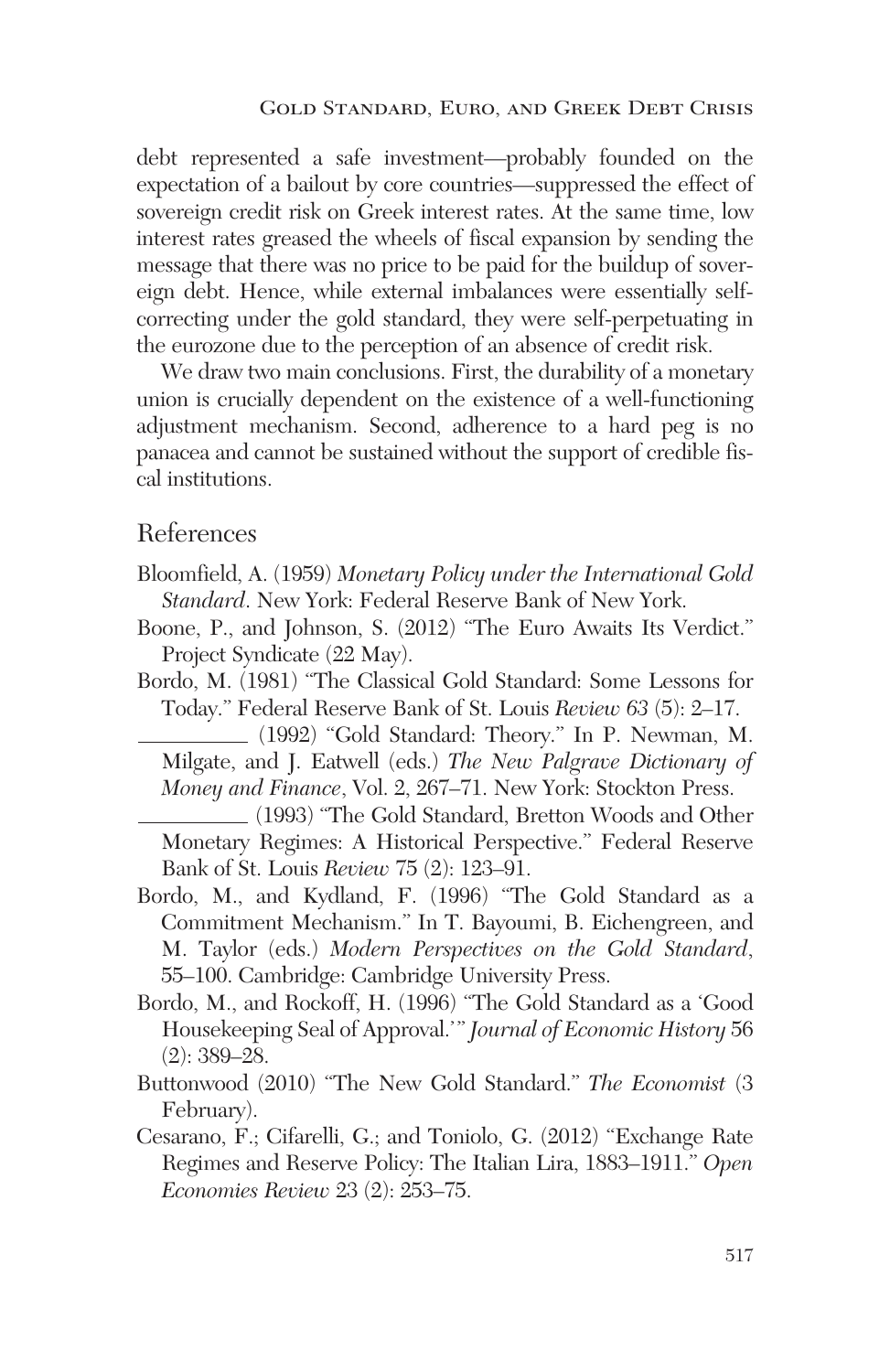Dellas, H., and Tavlas, G. S. (2009) "An Optimum Currency-Area-Odyssey." *Journal of International Money and Finance* 28 (7): 1117–37.

(2013) "Exchange Rate Regimes and Asset Prices." *Journal of International Money and Finance* (forthcoming).

- Duarte, A., and Andrade, J. (2004) "How the Gold Standard Functioned in Portugal: An Analysis of Some Macroeconomic Aspects." University of Coimbra, GEMF, Working Paper 2004–01.
- Eichengreen, B. (1992) *Golden Fetters: The Gold Standard and the Great Depression*. New York: Oxford University Press.
- (1994) *International Monetary Arrangements for the 21st Century*. Washington: Brookings Institution.

(1996) *Globalizing Capital: A History of the International Monetary System*. Princeton, N.J.: Princeton University Press.

- Eichengreen, B., and Hausmann, R. (1999) "Exchange Rates and Financial Fragility." In Federal Reserve Bank of Kansas City, *New Challenges for Monetary Policy,* 329–68. Kansas City: Federal Reserve Bank of Kansas City.
- Eichengreen, B., and Temin, P. (2010) "Fetters of Gold and Paper." *Oxford Review of Economic Policy* 26 (3): 370–84.
- Fratianni, M., and Spinelli, F. (1984) "Italy and the Gold Standard Period, 1861–1914." In M. Bordo and A. Schwartz (eds.) *A Retrospective on the Classical Gold Standard,* 405–54. Chicago: University of Chicago Press.
- Friedman, M. (1953) "The Case for Flexible Exchange Rates." In M. Friedman, *Essays Positive Economics*, 157–203. Chicago: University of Chicago Press.
- Garganas, N., and Tavlas, G. S. (2001) "Monetary Regimes and Inflation Performance: The Case of Greece." In R. Bryant, N. Garganas, and G. S. Tavlas (eds.) *Greece's Economic Performance and Prospects,* 43–96. Athens and Washington: Bank of Greece and Brookings Institution.
- Gibson, H.; Hall, S. G.; and Tavlas, G. S. (2012) "The Greek Financial Crisis: Growing Imbalances and Sovereign Spreads." *Journal of International Money and Finance* 31 (3): 498–516.
- Goodhart, C. (1992) "Economic and Monetary Union in Europe: A U.K. Perspective." In E. Baltensperger and H.-W. Sinn (eds.) *Exchange Rate Regimes and Monetary Unions,* 183–99. New York: St. Martins Press.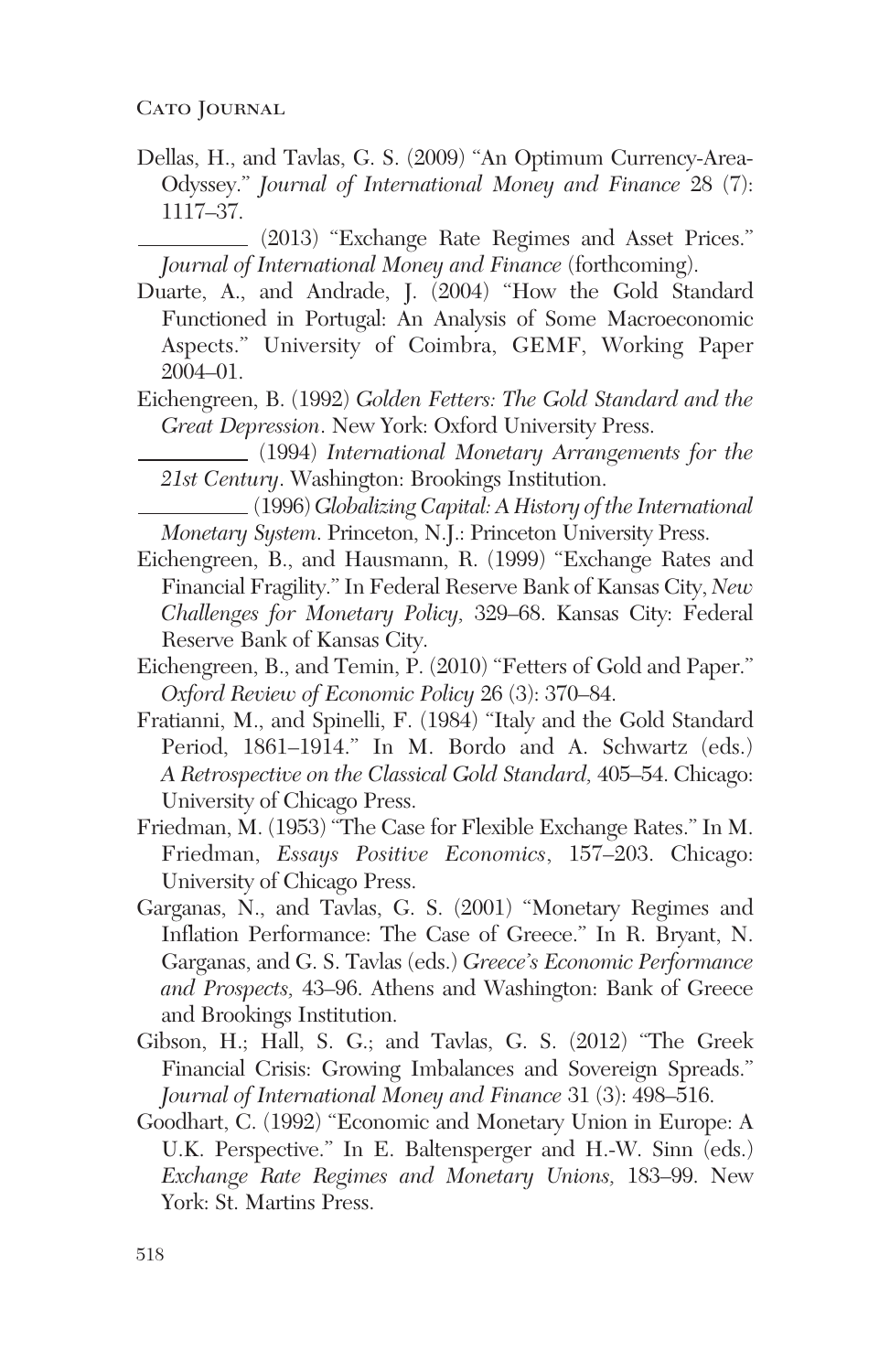- Holinski, N.; Kool, C.; and Muysken, J. (2012) "Persistent Macroeconomic Imbalances in the Euro Area: Causes and Consequences." Federal Reserve Bank of St. Louis, *Review 94* (1): 1–20.
- James, H. (2012) "Golden Rules for the Eurozone." *European Voice* (15 April).
- Lazaretou, S. (2004) "The Drachma, Foreign Creditors, and the International Monetary System: Tales of a Currency during the 19th and the Early 20th Century." Bank of Greece Working Paper No. 16.
- (2011) "Financial Crises and Financial Market Regulation: The Long Record of an 'Emerger.'" Bank of Greece Working Paper No. 140.
- Martin-Acena, P. (1994) "Spain during the Classical Gold Standard Years, 1880–1914." In M. Bordo and F. Capie (eds.) *Monetary Regimes in Transition,* 135–72. Cambridge: Cambridge University Press.
- Mitchell, B. (2007) *International Historical Statistics: Europe, 1750–2005,* Hampshire, UK: Palgrave Macmillan.
- Mundell, R. (1961) "A Theory of Optimum Currency Areas." *American Economic Review* 51 (4): 657–65.
- Obstfeld, M., and Taylor, A. (2003) "Globalization and Capital Markets." In M. Bordo, A. Taylor, and J. Williamson (eds.) *Globalization in Historical Perspective,* 121–88. Chicago: University of Chicago Press.
- Officer, L. (2010) "Gold Standard." Economic History Services, http://eh.net/encyclopedia/article/officer.gold.standard.
- Reinhart, C., and Rogoff, K. (2011) *This Time It's Different: Eight Centuries of Financial Folly.* Princeton, N.J.: Princeton University Press.
- Scammell, W. (1965) "The Working of the Gold Standard." *Yorkshire Bulletin of Economic and Social Research* 17 (1): 32–45.
- Schularick, T., and Taylor, A. M. (2009) "Credit Booms Gone Bust: Monetary Policy, Leverage Cycles and Financial Crises, 1870–2008." NBER Working Paper No. 15512.
- Schwartz, A. (1993) "Interview with Anna Schwartz." Federal Reserve Bank of Minneapolis, *The Region* (September).
- Smits, J.-P.; Horlings, E.; and van Zanden, J. L. (2000) "Dutch GNP and Its Components, 1800–1913." Groningen Growth and Development Center, Monograph Series No. 5.